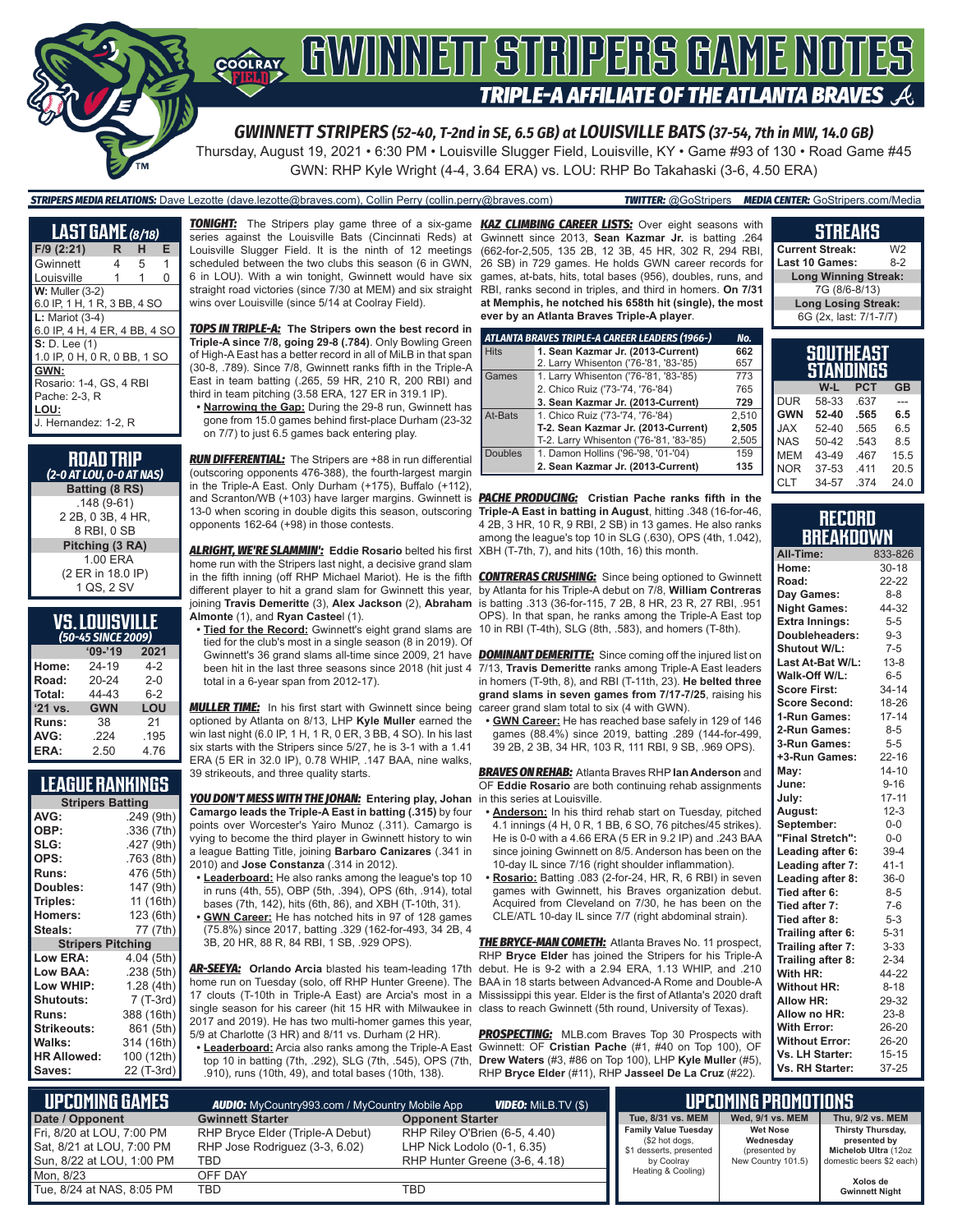

#### *THURSDAY, AUGUST 19, 2021 AT LOUISVILLE*

#### **MANAGER MATT TUIASOSOPO**

**Matt Tuiasosopo** is in his first season as Gwinnett manager and his third season as a coach in the Atlanta Braves organization in 2021. He was named the seventh manager in team history on 3/30/21. Tuiasosopo is both the youngest manager in team history (turned 35 on 5/10) and the first former Gwinnett player to manage the club (hit .221 with 19 HR, 73 RBI in 178 games from 2016-17).

Tuiasosopo made his managerial debut in 2019 with Class-A Rome, leading the club to a 65-74 record and earning Atlanta's Bobby Cox Award for minor league manager of the year. He was set to return to Rome in 2020, but was reassigned to the Braves Alternate Training Site at Coolray Field once the MiLB season was canceled.

| Tuiasosopo's Managerial Career | Games | W-L     | <b>PCT</b> | <b>Plavoffs</b> |
|--------------------------------|-------|---------|------------|-----------------|
| With Gwinnett (1 Season):      | 92    | $52-40$ | .565       |                 |
| MiLB Career (2 Seasons):       | 231   | 117-114 | .506       |                 |

*All staff bios available in the 2021 Stripers Media Guide*

| EJECTIONS (4)              |                          |                         |  |  |
|----------------------------|--------------------------|-------------------------|--|--|
| Player/Coach               | Date/Inning              | <b>Umpire</b>           |  |  |
| <b>Ryan Goins</b>          | 5/25 vs. MEM, 7th Inning | <b>HP Clint Vondrak</b> |  |  |
| <b>MGR Matt Tuiasosopo</b> | 6/3 vs. JAX, 8th Inning  | <b>HP Alex Tosi</b>     |  |  |
| <b>Travis Snider</b>       | 7/30 at MEM, 8th Inning  | HP John Bacon           |  |  |
| <b>Ryan Casteel</b>        | 8/17 at LOU, 3rd Inning  | 1B Charlie Ramos        |  |  |

| <b>TEAM DEFENSE (5TH IN TRIPLE-A EAST)</b>                                          |                                                       |                |                                       |            |            |           |           |
|-------------------------------------------------------------------------------------|-------------------------------------------------------|----------------|---------------------------------------|------------|------------|-----------|-----------|
| <b>PCT</b>                                                                          | G                                                     | ТC             | PO.                                   | A          | Е          | <b>DP</b> | <b>TP</b> |
| .983                                                                                | 92                                                    | 3265           | 2387                                  | 821        | 57         | 86        |           |
| <b>Catchers</b>                                                                     |                                                       | <b>SB</b>      | <b>CS</b>                             | <b>ATT</b> | <b>PCT</b> | <b>PB</b> | $W-L$     |
| Casteel, Ryan                                                                       |                                                       | 1              | O                                     | 1          | .000       | 1         | $1 - 1$   |
| Contreras, William                                                                  |                                                       | 12             | 0                                     | 12         | .000       | 3         | $17 - 2$  |
| d'Arnaud. Travis                                                                    |                                                       | $\mathfrak{p}$ | 2                                     | 4          | .500       |           | $5 - 1$   |
| Jackson, Alex                                                                       |                                                       | 10             | 4                                     | 14         | .286       |           | $11 - 12$ |
| Lucroy, Jonathan                                                                    |                                                       | 18             | 5                                     | 23         | .217       |           | $8 - 15$  |
| Martinez, Carlos                                                                    |                                                       | 3              | 0                                     | 3          | .000       |           | $2 - 1$   |
|                                                                                     | 5<br>Morales, Jonathan<br>10<br>15<br>.333<br>$8 - 8$ |                |                                       |            |            |           |           |
| Total:                                                                              |                                                       | 56             | 16                                    | 72         | .222       | 8         | $52 - 40$ |
| Waters (9), Demeritte (4), Ervin (4), Sanchez (2),<br><b>Outfield Assists (23):</b> |                                                       |                |                                       |            |            |           |           |
|                                                                                     | Almonte (1), Inciarte (1), Pache (1), Rosario (1)     |                |                                       |            |            |           |           |
| Pitcher Pickoffs (4):                                                               |                                                       |                | Kingham (2), Y. Lopez (1), Muller (1) |            |            |           |           |
| <b>Catcher Pickoffs (2):</b><br>Casteel (1), Jackson (1)                            |                                                       |                |                                       |            |            |           |           |

## **STARTS**

|     | <b>By Batting Order</b>                                                                                                                                                                                              |
|-----|----------------------------------------------------------------------------------------------------------------------------------------------------------------------------------------------------------------------|
| 1:  | Waters (61), Pache (16), Inciarte (6), Arcia (5), Almonte (1), Ervin (1), Gore (1),<br>Sanchez (1)                                                                                                                   |
| 2:  | Pache (27), Kipnis (22), Arcia (17), Goins (7), Rosario (7), Demeritte (3), Waters (3),<br>Almonte (1), Camargo (1), Ervin (1), Gore (1), Heredia (1), Sanchez (1)                                                   |
| 3:  | Arcia (42), Camargo (29), d'Arnaud (6), Demeritte (4), Jackson (3), Kipnis (3), Lucroy (3),<br>Contreras (2)                                                                                                         |
| 4:  | Camargo (40), Jackson (17), Demeritte (15), Lucroy (5), Contreras (4), Kipnis (4),<br>Almonte (3), Casteel (3), Kazmar Jr. (1)                                                                                       |
| 5:  | Contreras (20), Lucroy (13), Goins (11), Kazmar Jr. (10), Almonte (8), Jackson (8),<br>Kipnis (8), Demeritte (6), Camargo (3), Snider (2), Casteel (1), Ervin (1), Sanchez (1)                                       |
| 6:  | Goins (19), Kazmar Jr. (11), Casteel (10), Demeritte (8), Ervin (8), Snider (8),<br>Pache (6), Lucroy (5), Waters (5), Almonte (4), Sanchez (4), Contreras (3), Jackson (1)                                          |
| 7:  | Ervin (21), Kazmar Jr. (16), Goins (13), Sanchez (11), Snider (11), Pache (6),<br>Demeritte (5), Casteel (4), Morales (2), Waters (2), Almonte (1)                                                                   |
| 8:  | Sanchez (29), Ervin (12), Kazmar Jr. (12), Morales (12), Snider (8), Goins (7),<br>Casteel (5), Gore (4), Brugman (1), Martinez (1), Unroe (1)                                                                       |
| 9:  | Starting Pitchers (50), Sanchez (12), Morales (11), Ervin (4), Gore (4), Snider (4),<br>Casteel (2), Kazmar Jr. (2), Martinez (2), Unroe (1)                                                                         |
|     | <b>By Position</b>                                                                                                                                                                                                   |
| C:  | Jackson (23), Lucroy (23), Contreras (19), Morales (16), d'Arnaud (6), Martinez (3),<br>Casteel (2)                                                                                                                  |
| 1B: | Camargo (39), Casteel (21), Snider (13), Kazmar Jr. (8), Morales (6), Lucroy (2),<br>Unroe (2), Goins (1)                                                                                                            |
| 2B: | Kipnis (29), Goins (25), Sanchez (19), Kazmar Jr. (17), Arcia (1), Morales (1)                                                                                                                                       |
| 3B: | Camargo (31), Kazmar Jr. (24), Sanchez (22), Goins (10), Arcia (3), Morales (2)                                                                                                                                      |
| SS: | Arcia (55), Goins (21), Sanchez (14), Camargo (1), Kazmar Jr. (1)                                                                                                                                                    |
| LF: | Waters (28), Ervin (22), Gore (10), Almonte (9), Snider (7), Kipnis (5), Arcia (4),<br>Demeritte (3), Rosario (2), Heredia (1), Sanchez (1)                                                                          |
| CF: | Pache (51), Waters (27), Ervin (6), Inciarte (5), Rosario (3)                                                                                                                                                        |
| RF: | Demeritte (35), Ervin (19), Waters (16), Almonte (8), Snider (8), Sanchez (3), Pache (2),<br>Camargo (1)                                                                                                             |
| DH: | Contreras (10), Jackson (6), Snider (5), Demeritte (3), Kipnis (3), Casteel (2),<br>Kazmar Jr. (2), Pache (2), Rosario (2), Almonte (1), Arcia (1), Brugman (1), Camargo (1),<br>Ervin (1), Inciarte (1), Lucroy (1) |

|               | <b>VS.2021 OPPONENTS</b> |           |              |               |         |             |              |  |  |  |  |  |  |  |
|---------------|--------------------------|-----------|--------------|---------------|---------|-------------|--------------|--|--|--|--|--|--|--|
|               | Home                     | Road      | <b>Total</b> |               | Home    | <b>Road</b> | <b>Total</b> |  |  |  |  |  |  |  |
| <b>CLT</b>    | $5 - 1$                  | $11 - 1$  | $16 - 2$     | COL           | ---     |             | ---          |  |  |  |  |  |  |  |
| <b>DUR</b>    | $4 - 2$                  | $1 - 5$   | $5 - 7$      | LOU           | $4 - 2$ | $2 - 0$     | $6 - 2$      |  |  |  |  |  |  |  |
| <b>JAX</b>    | $1 - 5$                  | ---       | $1 - 5$      | <b>MW DIV</b> | $4 - 2$ | $2 - 0$     | $6-2$        |  |  |  |  |  |  |  |
| <b>IMEM</b>   | $5 - 1$                  | 7-5       | $12 - 6$     |               |         |             |              |  |  |  |  |  |  |  |
| <b>NAS</b>    | $6-6$                    | $0-6$     | $6 - 12$     |               |         |             |              |  |  |  |  |  |  |  |
| <b>NOR</b>    | $5 - 1$                  | $1 - 5$   | $6-6$        |               |         |             |              |  |  |  |  |  |  |  |
| <b>SE DIV</b> | 26-16                    | $20 - 22$ | 46-38        |               |         |             |              |  |  |  |  |  |  |  |

#### **LAST AT-BAT WINS** *(13)*

|                      |                          | The Stripers are 13-8 (.619) in games decided in the last at-bat in 2021. |
|----------------------|--------------------------|---------------------------------------------------------------------------|
| Date/Opponent        | <b>Score</b>             | <b>Game-Winning Play</b>                                                  |
| 5/4 at Charlotte     | 10-9 (12th)              | Almonte scores on E4 (Reynolds)                                           |
| 5/9 at Charlotte     | 12-9 (10th)              | Camargo RBI single                                                        |
| 5/14 vs. Louisville  | $2-1$ (8th)              | Arcia solo HR                                                             |
| 5/16 vs. Louisville  | 5-4 $(9th)*$             | Arcia walk-off solo HR                                                    |
| 5/25 vs. Memphis     | $2-1$ (9th) <sup>*</sup> | Kazmar walk-off single                                                    |
| 6/9-G2 at Memphis    | $3-1$ (8th)              | Waters RBI single                                                         |
| 6/18 vs. Nashville   | 8-7 (10th)*              | Arcia scores on E4 (Hiura on Lucroy FC)                                   |
| 6/30 at Durham       | $2-1$ (9th)              | Pache RBI single                                                          |
| 7/18 at Charlotte    | 13-12 (9th)              | Contreras RBI double                                                      |
| 8/1 at Memphis       | $4-2$ (9th)              | Ervin RBI single                                                          |
| 8/6 vs. Charlotte    | 4-3 $(11th)^*$           | Morales walk-off single                                                   |
| 8/8-G1 vs. Charlotte | 4-3 $(7th)^*$            | d'Arnaud walk-off single                                                  |
| 8/11-G1 vs. Durham   | 4-3 $(7th)^*$            | Pache walk-off single                                                     |
|                      |                          |                                                                           |

*\*Denotes "walk-off" win*

## **GWINNETT PLAYERS USED** *(57 IN 2021)*

**Pitchers (32)** Anderson, Ian Arano, Victor Biddle, Jesse Bradford, Chasen Burrows, Thomas Chavez, Jesse Davidson, Tucker De La Cruz, Jasseel *Edwards Jr., Carl* Flaa, Jay *Greene, Shane*  Hernandez, Daysbel *Horacek, Mitch* Johnstone, Connor *Jones, Nate* Kelley, Trevor Kingham, Nolan Lee, Dylan Lopez, Yoan Martin, Chris Minter, A.J. Muller, Kyle Newcomb, Sean Roark, Tanner Rodriguez, Jose Santana, Edgar *Tice,Ty* Toussaint, Touki Webb, Jacob *Wilson, Bryse* Wright, Kyle Ynoa, Huascar

Almonte, Abraham Arcia, Orlando *Brugman, Jaycob* Camargo, Johan Casteel, Ryan Contreras, William d'Arnaud, Travis Demeritte, Travis Ervin, Phillip Goins, Ryan Gore, Terrance Heredia, Guillermo *Inciarte, Ender Jackson, Alex* Kazmar Jr., Sean Kipnis, Jason

*Lucroy, Jonathan* Martinez, Carlos Morales, Jonathan Pache, Cristian Rosario, Eddie Sanchez, Yolmer Snider, Travis Unroe, Riley Waters, Drew

*Italics = Player no longer in Braves organization*

#### **BASS-LANTA**

OF Abraham Almonte RHP Ian Anderson INF/OF Orlando Arcia LHP Jesse Biddle INF Johan Camargo RHP Jesse Chavez C William Contreras C Travis d'Arnaud LHP Tucker Davidson RHP Carl Edwards Jr.

**30 players have played for both Gwinnett and Atlanta in 2021:** RHP Jay Flaa RHP Shane Greene OF Guillermo Heredia OF Ender Inciarte C Alex Jackson RHP Nate Jones INF Sean Kazmar Jr. C Jonathan Lucroy RHP Chris Martin LHP A.J. Minter

LHP Kyle Muller (Debut) LHP Sean Newcomb OF Cristian Pache RHP Edgar Santana RHP Ty Tice RHP Touki Toussaint RHP Jacob Webb RHP Bryse Wilson RHP Kyle Wright RHP Huascar Ynoa

## **ATLANTA BRAVES REHAB ASSIGNMENTS** *(10 IN 2021)*

**Player Injury (IL Date)** 

RHP Chris Martin RT Shoulder Inflammation (4/7) 5/5-5/11<br>OF Ender Inciarte Strained LT Hamstring (4/17) 5/6-5/12 OF Ender Inciarte Strained LT Hamstring (4/17)<br>OF Guillermo Heredia RT Hamstring Inflammation (5) RT Hamstring Inflammation (5/1) 5/14 C Alex Jackson Strained LT Hamstring (5/2) 5/21-6/9, 6/30-7/20 OF Cristian Pache RT Hamstring Inflammation (5/14) 5/29-6/1<br>RHP Touki Toussaint RT Shoulder Strain (3/26) 6/22-7/15 RHP Touki Toussaint RT Shoulder Strain (3/26) 6/22-7/15<br>C. Travis d'Arnaud C. Torn LT Thumb Ligament (5/2) 6/10-8/10 Torn LT Thumb Ligament (5/2) RHP Ian Anderson RT Shoulder Inflammation (7/16) 8/5-<br>RHP Huascar Ynoa Fractured RT Hand (5/17) 8/6-8/16 RHP Huascar Ynoa Fractured RT Hand (5/17)<br>OF Eddie Rosario RT Abdominal Strain (7/7) RT Abdominal Strain (7/7) 8/10-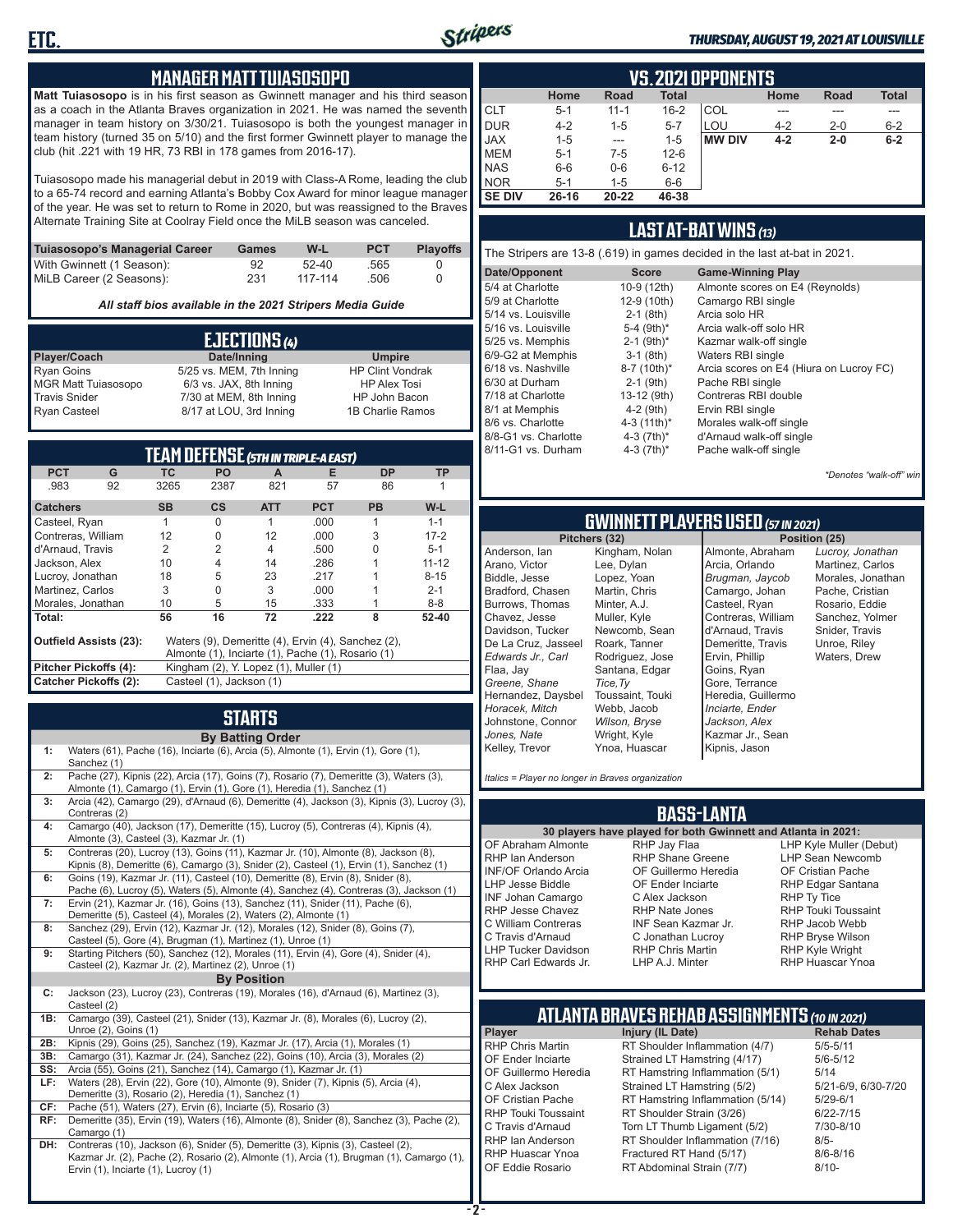### **STARTING PITCHER**



**ON BRAVES 40-MAN ROSTER**

#### *THURSDAY, AUGUST 19, 2021 AT LOUISVILLE*

## **30****KYLE WRIGHT**

|         |       | www.communication.com                                | <b>BIO ON PAGE 105 OF MEDIA GUIDE</b>                                        |
|---------|-------|------------------------------------------------------|------------------------------------------------------------------------------|
| $B/T$ : | R/R   | <b>BORN:</b> 10/2/95 in Huntsville, Alabama (Age 25) |                                                                              |
| HT:     | $6-4$ |                                                      | <b>ACQUIRED:</b> Braves' 1st round pick (5th overall) in 2017 June draft out |
| WT:     | 215   | of Vanderbilt University (Nashville, TN)             |                                                                              |

*TONIGHT'S START:* Wright makes his 17th Triple-A start of the year in game three of a six-game series at Louisville ... It is his 45th career game (42nd start) with Gwinnett since 2018 (17-9, 3.76 ERA, .239 BAA) ... **He is 2-0 with a 2.28 ERA (6 ER in 23.2 IP) and .217 BAA (20 H, 6 BB, 27 SO) in his last four starts** ... At the Triple-A level in August, is a career 5-1 with a 2.95 ERA and .217 BAA in 15 games (12 starts).

*LEADERBOARD:* Entering play, ranks among the Triple-A East pitching top 10 in CG (T-1st, 1), SHO (T-1st, 1), ERA (3rd, 3.64), starts (T-4th, 16), strikeouts (T-8th, 86), BAA (9th, .250), and innings (T-10th, 84.0).

*2021 WITH GWINNETT:* In his first start on 5/5 at Charlotte, suffered his first Triple-A loss since 6/9/19 vs. Durham (was 8-0 with a 2.57 ERA in 12 starts from 6/14/19- 8/31/19) ... Started the Home Opener on 5/11 vs. Louisville (loss, 5.0 IP, 6 H, 3 ER, 2 BB, 5 SO) ... Pitched 11.0 scoreless innings over back-to-back starts vs. Memphis (10 H, 3 BB, 7 SO) from 5/25-5/30 ... On 7/8-G2 vs. Nashville, notched the first complete game and shutout of his professional career (7.0 IP, 1 H, 0 R in 6-0 win) ... On 7/27 at Memphis, tied his career high with 8.0 IP (4 H, 0 R, 2 BB, 5 SO in 1-0 win).

*2021 WITH ATLANTA:* Recalled twice, on 4/16 from the Alternate Training Site (started on 4/16 at the Chicago Cubs) and 6/22 from Gwinnett (started on 6/23 at the New York Mets) ... In two starts, is 0-1 with a 9.95 ERA and .292 BAA.

*2020 SEASON:* Made Atlanta's Opening Day roster for the second time in his career ... Went 2-4 with a 5.21 ERA, .243 BAA, and three quality starts in eight outings ... Made two starts for the Braves in the MLB Postseason, going 1-1 with a 9.45 ERA ... Won his first playoff start in Game 3 of the NLDS at Miami (6.0 IP, 3 H, 0 R, 2 BB, 7 SO in series-clinching 7-0 win) ... Also started Game 3 of the NLCS vs. the Los Angeles Dodgers (loss, 0.2 IP, 5 H, 7 ER, 2 BB, 0 SO, 2 HR in 15-3 loss).

*CAREER HIGHLIGHTS:* **2018:** MLB Futures Game selection (8-9, 3.46 ERA, .230 BAA in 27G between Double-A Mississippi and Gwinnett) ... Made his MLB debut with Atlanta (0-0, 4.50 ERA, .182 BAA in 4G) ... **2019:** Led the International League in wins with Gwinnett (11-4, 4.17 ERA in 21 starts) ... Went 0-3 with an 8.69 ERA in seven games (4 starts) with Atlanta.

|              | <b>WRIGHT'S OVERALL STATS</b> |         |            |       |    |           |     |            |             |  |  |  |  |  |
|--------------|-------------------------------|---------|------------|-------|----|-----------|-----|------------|-------------|--|--|--|--|--|
| Year         | Team                          | W-L     | <b>ERA</b> | G/GS  | HR | <b>BB</b> | so  | <b>BAA</b> | <b>WHIP</b> |  |  |  |  |  |
| 2021         | ATLANTA (MLB)                 | $0 - 1$ | 9.95       | 212   |    | 5         | 6   | .292       | 1.89        |  |  |  |  |  |
|              | Gwinnett (AAA)                | $4 - 4$ | 3.64       | 16/16 | 8  | 34        | 86  | .250       | 1.37        |  |  |  |  |  |
| MiLB Career: |                               | 23-18   | 3.69       | 73/70 | 29 | 126       | 353 | .240       | 1.26        |  |  |  |  |  |
| MLB Career:  |                               | $2 - 8$ | 6.56       | 21/14 | 15 | 48        | 59  | .260       | 1.69        |  |  |  |  |  |

|          | <b>WRIGHT'S 2021 SPLITS (WITH GWINNETT)</b> |           |                       |  |  |  |  |  |  |  |
|----------|---------------------------------------------|-----------|-----------------------|--|--|--|--|--|--|--|
| Home:    | 3-2, 2.54 ERA (9G)                          | Road:     | 1-2, 5.24 ERA (7G)    |  |  |  |  |  |  |  |
| Day:     | 1-1, 2.38 ERA (4G)                          | Night:    | 3-3, 4.11 ERA (12G)   |  |  |  |  |  |  |  |
| Starter: | 3-4, 3.64 ERA (16G)                         | Reliever: | $0-0, - -$ ERA $(0G)$ |  |  |  |  |  |  |  |
| Vs. LHB: | .246 BAA, 6 HR                              | Vs. RHB:  | .253 BAA, 2 HR        |  |  |  |  |  |  |  |

|         | <b>WRIGHT VS. LOUISVILLE</b>                                                  |      |   |               |      |    |   |   |   |    |  |  |  |  |
|---------|-------------------------------------------------------------------------------|------|---|---------------|------|----|---|---|---|----|--|--|--|--|
|         | W-L<br>ER<br><b>HR</b><br><b>SO</b><br><b>BB</b><br>ERA<br>GS<br>IP<br>н<br>G |      |   |               |      |    |   |   |   |    |  |  |  |  |
| 2018:   | $1 - 0$                                                                       | 0.00 |   |               | 7.0  |    |   |   |   | 8  |  |  |  |  |
| 2019:   | $1 - 0$                                                                       | 5.40 | っ | $\mathcal{P}$ | 10.0 | 12 | 6 |   |   | 12 |  |  |  |  |
| 2021:   | $0 - 1$                                                                       | 5.40 |   |               | 5.0  | 6  |   |   |   | 5  |  |  |  |  |
| Career: | $2 - 1$                                                                       | 3.68 | 4 | 4             | 22.0 | 19 | 9 | っ | 5 | 25 |  |  |  |  |

|             | <b>WRIGHT'S HIGHS &amp; LOWS</b> |                                     |  |  |  |  |  |  |  |  |  |  |
|-------------|----------------------------------|-------------------------------------|--|--|--|--|--|--|--|--|--|--|
|             | <b>Season</b>                    | Career (MiLB and MLB)               |  |  |  |  |  |  |  |  |  |  |
| IP:         | 8.0 (7/27 at MEM)                | 8.0 (2x, last: 7/27/21, GWN at MEM) |  |  |  |  |  |  |  |  |  |  |
| so:         | 11 (8/1 at MEM)                  | 13 (6/26/18, MIS vs. JAX)           |  |  |  |  |  |  |  |  |  |  |
| BB:         | 6 (7/1 at DUR)                   | 6 (2x, last: 7/1/21, GWN at DUR)    |  |  |  |  |  |  |  |  |  |  |
| H:          | 8 (2x, last: 7/15 at CLT)        | 10 (8/19/19, GWN at NOR)            |  |  |  |  |  |  |  |  |  |  |
| <b>IER:</b> | 6 (7/15 at CLT)                  | 8 (4/28/19, GWN vs. TOL)            |  |  |  |  |  |  |  |  |  |  |
| Low-Hit CG: | No 9.0 IP CG                     | No 9.0 IP CG                        |  |  |  |  |  |  |  |  |  |  |
| Low-ER CG:  | No 9.0 IP CG                     | No 9.0 IP CG                        |  |  |  |  |  |  |  |  |  |  |

| <b>WRIGHT AT THE PLATE</b>                                                |      |    |   |  |  |  |  |   |   |    |  |  |  |
|---------------------------------------------------------------------------|------|----|---|--|--|--|--|---|---|----|--|--|--|
| 3B<br>AVG.<br><b>RBI</b><br><b>BB</b><br><b>HR</b><br>SΟ<br>2B<br>AВ<br>н |      |    |   |  |  |  |  |   |   |    |  |  |  |
| 2021 w/ATL:                                                               | .333 |    |   |  |  |  |  |   |   |    |  |  |  |
| <b>2021 w/GWN:</b>                                                        | .167 | 18 |   |  |  |  |  |   |   | 11 |  |  |  |
| <b>IMILB Career:</b>                                                      | .208 | 53 | 5 |  |  |  |  | 4 | 5 | 31 |  |  |  |
| MLB Career:                                                               | .111 | 9  |   |  |  |  |  |   |   | 5  |  |  |  |

|            |                |               |     |   |          |                |             |                |           |       | <b>WRIGHT'S 2021 STARTS (ALL LEVELS)</b> |              |                                                  |
|------------|----------------|---------------|-----|---|----------|----------------|-------------|----------------|-----------|-------|------------------------------------------|--------------|--------------------------------------------------|
| Team       | Date/Opp.      | <b>Result</b> | IP  | н | R        | <b>ER</b>      | <b>HR</b>   | <b>BB</b>      | <b>SO</b> | NP-S  | Opp. Starter                             | <b>Final</b> | <b>Notes</b>                                     |
| <b>ATL</b> | 4/16 at CHC    | <b>ND</b>     | 4.1 | 3 | 2        | 2              |             | 2              | 5         | 78-46 | <b>Zach Davies</b>                       | W. 5-2       | Hit four batters (including Javier Baez twice).  |
| GWN        | 5/5 at CLT     | L, 0-1        | 5.0 | 8 | 4        | 3              | $\Omega$    | 2              | 8         | 83-55 | Jonathan Stiever                         | L. 6-9       | First Triple-A loss since 6/9/19 vs. Durham.     |
| GWN        | 5/11 vs. LOU   | $L. 0-2$      | 5.0 | 6 | 3        | 3              | $\Omega$    | $\overline{2}$ | 5         | 89-56 | Ashton Goudeau                           | L. 0-4       | All three runs were allowed in first inning.     |
| <b>GWN</b> | 5/18 at NAS    | <b>ND</b>     | 4.2 |   | 5        | 5              |             | 2              | 4         | 93-53 | Aaron Ashby                              | L. 8-9       | Gwinnett led 6-5 when he exited.                 |
| <b>GWN</b> | 5/25 vs. MEM   | <b>ND</b>     | 5.0 | 4 | $\Omega$ | $\Omega$       | $\Omega$    |                | 4         | 88-55 | Angel Rondón                             | W. 2-1       | Gwinnett won on walk-off single by Kazmar Jr.    |
| <b>GWN</b> | 5/30 vs. MEM   | W. 1-2        | 6.0 | 6 | $\Omega$ | $\Omega$       | $\Omega$    | $\overline{2}$ | 3         | 78-48 | Angel Rondón                             | W. 5-0       | First back-to-back scoreless starts in Triple-A. |
| GWN        | $6/5$ vs. JAX  | <b>ND</b>     | 6.0 |   | 5        | 4              | 2           |                |           | 94-61 | Jordan Holloway                          | L. 5-8       | Both HR allowed in four-run third inning.        |
| <b>GWN</b> | 6/11 at MEM    | <b>ND</b>     | 1.2 |   |          | $\Omega$       | $\Omega$    | 3              | 2         | 59-29 | <b>Connor Thomas</b>                     | $L.3-4$      | Shortest Triple-A start since 4/28/19 vs. TOL.   |
| <b>GWN</b> | 6/17 vs. NAS   | <b>ND</b>     | 5.0 | 6 |          |                | $\mathbf 0$ | 4              | 5         | 87-47 | <b>Bowden Francis</b>                    | $L, 2-3$     | Most walks allowed since 8/14/20 at MIA (6).     |
| <b>ATL</b> | 6/23 at NYM    | $L, 0-1$      | 2.0 | 4 | 5        | 5              |             | 3              |           | 55-29 | <b>Tylor Megill</b>                      | $L, 3-7$     | Three of four hits allowed went for extra bases. |
| <b>GWN</b> | 7/1 at DUR     | L. 1-3        | 6.0 | 3 | 4        | 4              |             | 6              | 5         | 84-42 | <b>Dietrich Enns</b>                     | $L. 1-6$     | Three of four ER on Brett Sullivan HR in 3rd.    |
| <b>GWN</b> | 7/8-G2 vs. NAS | W. 2-3        | 7.0 |   | $\Omega$ | $\Omega$       | $\Omega$    |                | 6         | 86-53 | <b>Blaine Hardy</b>                      | W. 6-0       | First career CG SHO in 78th professional start.  |
| <b>GWN</b> | 7/15 at CLT    | <b>ND</b>     | 3.0 | 8 | 6        | 6              |             |                | 5         | 71-46 | Jonathan Stiever                         | W. 11-10     | Charlotte led 6-3 when he exited.                |
| <b>GWN</b> | 7/21 vs. NOR   | L. 2-4        | 6.0 | 4 | 2        | $\overline{2}$ |             | 3              | 5         | 95-57 | Konner Wade                              | $L. 1-2$     | Winning run scored on a wild pitch in sixth.     |
| <b>GWN</b> | 7/27 at MEM    | W. 3-4        | 8.0 | 4 | $\Omega$ | $\Omega$       | $\Omega$    | 2              | 5         | 99-63 | <b>Jack Flaherty</b>                     | W. 1-0       | Tied career-high in IP (7/25/18, MIS vs. MOB).   |
| GWN        | 8/1 at MEM     | <b>ND</b>     | 6.0 | 4 | 2        | 2              |             |                | 11        | 91-65 | <b>Jack Flaherty</b>                     | W. 4-2       | First 11 strikeout start since 8/19/19 at NOR.   |
| <b>GWN</b> | 8/8 vs. CLT    | <b>ND</b>     | 4.2 | 6 | 3        | 2              |             | 3              | 6         | 97-62 | Tanner Banks                             | W. 4-3       | Allowed tying 2R homer to Mikie Mahtook.         |
| <b>GWN</b> | 8/13 vs. DUR   | W. 4-4        | 5.0 | 6 | 3        | 2              | $\Omega$    |                | 5         | 97-62 | Brent Honeywell Jr.                      | W. 6-4       | Three of six hits allowed went for extra-bases.  |

|                     | <b>STRIPERS STARTING PITCHERS (13 IN 2021)</b> |            |                |          |           |                             |                            |                                                    |  |  |  |  |  |
|---------------------|------------------------------------------------|------------|----------------|----------|-----------|-----------------------------|----------------------------|----------------------------------------------------|--|--|--|--|--|
| <b>Pitcher</b>      | W-L                                            | <b>ERA</b> | <b>GS</b>      | QS       |           | <b>Team W-L Run Support</b> | <b>Last Gwinnett Start</b> | <b>Final Line</b>                                  |  |  |  |  |  |
| Anderson, lan       | $0 - 0$                                        | 4.66       | 3              | $\Omega$ | $2 - 1$   | 2.00 RPG (6 Tot.)           | 8/17 at LOU (ND)           | 4.1 IP, 4 H, 0 R, 1 BB, 6 SO (76p/45s)             |  |  |  |  |  |
| Burrows. Thomas     | $0-0$                                          | 0.00       |                | 0        | $1 - 0$   | $0.00$ RPG $(0$ Tot.)       | 7/21-G1 vs. NOR (ND)       | 1.0 IP, 0 H, 1 R, 0 ER, 3 BB, 2 SO (32p/13s)       |  |  |  |  |  |
| Davidson, Tucker    | $2 - 1$                                        | 0.90       | 3              | 3        | $2 - 1$   | 5.33 RPG (16 Tot.)          | 5/23 at NAS (L)            | 6.0 IP, 1 H, 1 R, 1 ER, 1 BB, 9 SO, 1 HR (82p/51s) |  |  |  |  |  |
| De La Cruz. Jasseel | $0 - 3$                                        | 7.02       | 15             | $\Omega$ | $8 - 7$   | 2.27 RPG (34 Tot.)          | 8/14 vs. DUR (L)           | 0.0 IP, 3 H, 3 R, 3 ER, 1 BB, 0 SO, 1 WP (19p/10s) |  |  |  |  |  |
| Johnstone, Connor   | $1 - 6$                                        | 7.16       | 11             | $\Omega$ | $4 - 7$   | 1.82 RPG (20 Tot.)          | 7/31 at MEM (ND)           | 2.0 IP, 1 H, 0 R, 0 BB, 1 SO (27p/15s)             |  |  |  |  |  |
| Kingham, Nolan      | $0 - 4$                                        | 8.89       | 6              | $\Omega$ | $2 - 4$   | 1.33 RPG (8 Tot.)           | 8/15 vs. DUR (L)           | 5.0 IP, 9 H, 6 R, 6 ER, 2 BB, 3 SO, 1 HR (93p/56s) |  |  |  |  |  |
| Muller, Kyle        | $3-2$                                          | 3.42       | 10             | 3        | $8 - 2$   | 4.20 RPG (42 Tot.)          | 8/18 at LOU (W)            | 6.0 IP, 1 H, 1 R, 0 ER, 3 BB, 4 SO (89p/54s)       |  |  |  |  |  |
| Roark, Tanner       | $0-0$                                          | 0.00       | 2              | $\Omega$ | $2 - 0$   | 4.00 RPG (8 Tot.)           | 7/25 vs. NOR (ND)          | 3.0 IP, 1 H, 0 R, 0 BB, 3 SO, 1 HBP (32p/23s)      |  |  |  |  |  |
| Rodriguez, Jose     | $3-3$                                          | 6.34       | 10             | $\Omega$ | $5 - 5$   | 2.70 RPG (27 Tot.)          | 8/12 vs. DUR (W)           | 5.2 IP, 3 H, 0 R, 1 BB, 5 SO (78p/48s)             |  |  |  |  |  |
| Toussaint. Touki    | $2 - 1$                                        | 4.32       | 4              | 2        | $2 - 2$   | 3.50 RPG (14 Tot.)          | 7/13 at CLT (W)            | 6.0 IP, 3 H, 2 R, 2 ER, 3 BB, 7 SO, 1 HR (89p/54s) |  |  |  |  |  |
| Wilson, Bryse       | $4 - 2$                                        | 4.47       | 9              | 3        | $6 - 3$   | 3.00 RPG (27 Tot.)          | 7/7 vs. NAS (ND)           | 5.0 IP, 8 H, 5 R, 5 ER, 2 BB, 2 SO, 2 HR (81p/50s) |  |  |  |  |  |
| Wright, Kyle        | $4 - 4$                                        | 3.64       | 16             | 5        | $8 - 8$   | 2.06 RPG (33 Tot.)          | 8/13 vs. DUR (W)           | 5.0 IP, 6 H, 3 R, 2 ER, 1 BB, 5 SO (97p/62s)       |  |  |  |  |  |
| Ynoa, Huascar       | $0-0$                                          | 4.32       | $\overline{2}$ | $\Omega$ | $2 - 0$   | 2.50 RPG (5 Tot.)           | 8/11-G2 vs. DUR (ND)       | 4.2 IP, 4 H, 3 R, 3 ER, 4 BB, 7 SO, 1 WP (83p/51s) |  |  |  |  |  |
| Total:              | 19-26                                          | 4.94       | 92             | 16       | $52 - 40$ | 2.61 RPG (240 Tot.)         |                            |                                                    |  |  |  |  |  |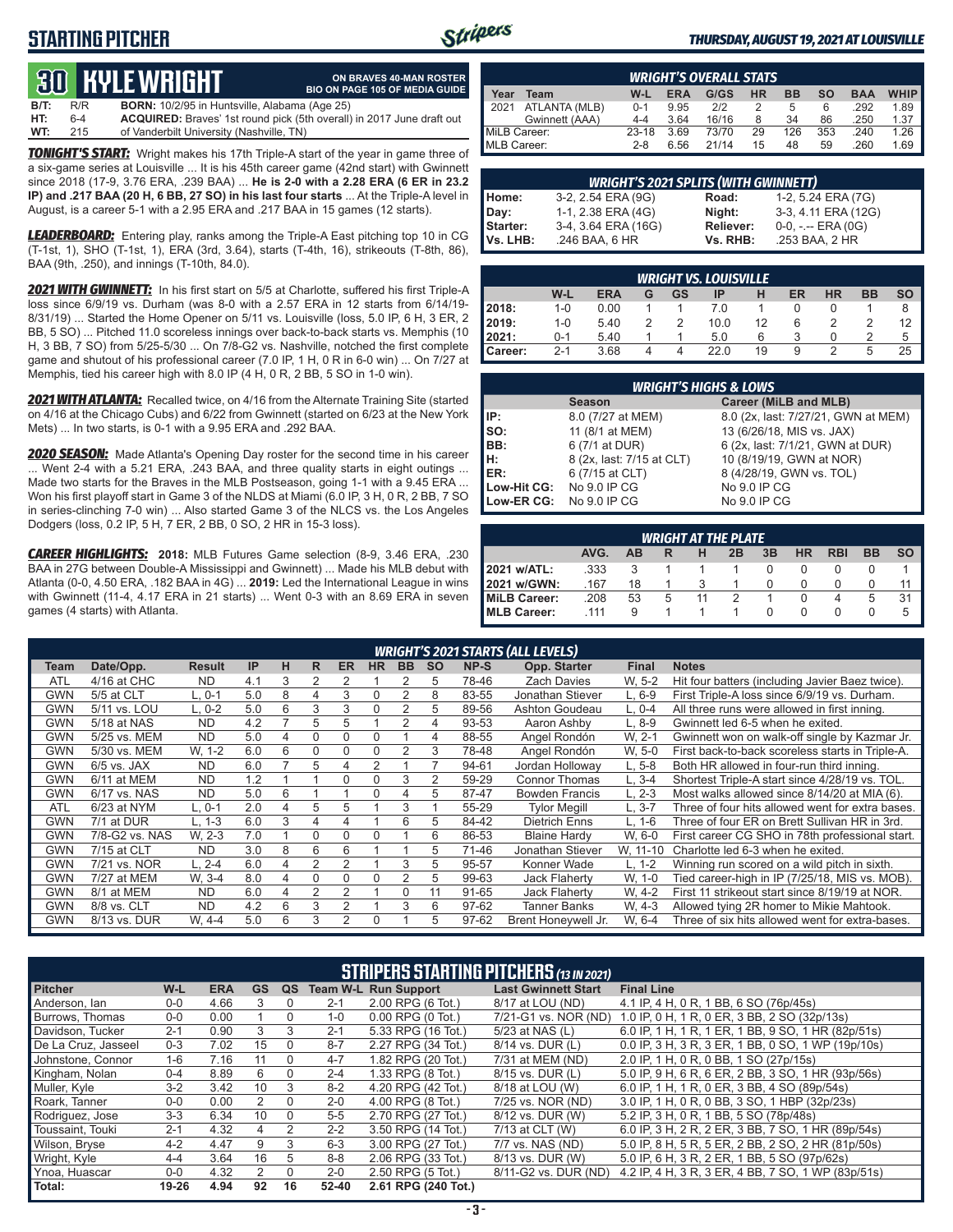#### **BULLPEN**



#### *THURSDAY, AUGUST 19, 2021 AT LOUISVILLE*

|                                                                                                | <b>STRIPERS PITCHING BREAKDOWN</b>                                                  |      |       |       |     |     |         |     |      |  |  |  |  |  |
|------------------------------------------------------------------------------------------------|-------------------------------------------------------------------------------------|------|-------|-------|-----|-----|---------|-----|------|--|--|--|--|--|
| <b>BAA</b><br><b>SO</b><br><b>BB</b><br>W-L<br><b>HR</b><br><b>ERA</b><br><b>ER</b><br>IP<br>R |                                                                                     |      |       |       |     |     |         |     |      |  |  |  |  |  |
| Starters:                                                                                      | 19-26                                                                               | 4.94 | 389.2 | - 228 | 214 | 56  | 159     | 388 | .260 |  |  |  |  |  |
| Relievers:                                                                                     | 33-14 3.17                                                                          |      | 406.0 | 160   | 143 | 44  | 155 473 |     | .215 |  |  |  |  |  |
| l Total:                                                                                       | 52-40                                                                               | 4.04 | 795.2 | - 388 | 357 | 100 | - 314   | 861 | .238 |  |  |  |  |  |
|                                                                                                | <b>IR/Scored:</b> 71/24 (33.8%)<br><b>Saves/Opp:</b> 22/35 (62.9%) <b>Holds:</b> 43 |      |       |       |     |     |         |     |      |  |  |  |  |  |

|                       | <b>PITCHING BY MONTH</b> |            |       |     |           |           |           |           |            |  |  |
|-----------------------|--------------------------|------------|-------|-----|-----------|-----------|-----------|-----------|------------|--|--|
|                       | W-L                      | <b>ERA</b> | IP    | R   | <b>ER</b> | <b>HR</b> | <b>BB</b> | <b>SO</b> | <b>BAA</b> |  |  |
| May:                  | 14-10                    | 3.50       | 211.0 | 90  | 82        | 28        | 65        | 240       | .222       |  |  |
| June:                 | $9 - 16$                 | 4.55       | 213.2 | 115 | 108       | 26        | 94        | 223       | 263        |  |  |
| July:                 | $17 - 11$                | 4.50       | 242.0 | 131 | 121       | 37        | 100       | 261       | .240       |  |  |
| August:<br>September: | $12 - 3$                 | 3.21       | 129.0 | 52  | 46        | 9         | 55        | 137       | .218       |  |  |

|                     |         |            |    |           |            |        |              |                    | <b>RELIEF SUMMARY (CURRENT STRIPERS ONLY, GWINNETT STATS ONLY)</b> |                         |
|---------------------|---------|------------|----|-----------|------------|--------|--------------|--------------------|--------------------------------------------------------------------|-------------------------|
| <b>Pitcher</b>      | W-L     | <b>ERA</b> | G  | <b>GF</b> | <b>HLD</b> | SV/OPP | <b>IR/RS</b> | <b>Last Outing</b> | <b>Last Final Line</b>                                             | <b>Scoreless Streak</b> |
| Arano, Victor       | $1 - 1$ | 3.20       | 24 | 8         |            | 2/4    | 3/0          | 8/15 vs. DUR       | 1.0 IP, 0 H, 0 R, 0 BB, 0 SO (9p/6s)                               | 1G (1.0 IP)             |
| Biddle, Jesse (L)   | $0 - 1$ | .61        | 22 |           | 5          | 0/1    | 9/3          | 8/18 at LOU        | Hold, 1.0 IP, 0 H, 0 R, 0 BB, 3 SO (15p/10s)                       | 7G (7.2 IP)             |
| Bradford, Chasen    | 4-0     | 4.35       | 27 | 3         | 6          | 0/1    | 2/2          | 8/14 vs. DUR       | 1.0 IP, 1 H, 2 R, 2 ER, 1 BB, 0 SO (22p/14s)                       | -1G                     |
| Burrows, Thomas (L) | $3-0$   | 2.36       | 25 |           | 3          | 0/0    | 18/6         | 8/17 at LOU        | Win, 1.2 IP, 1 H, 0 R, 1 BB, 1 SO (32p/19s)                        | 6G (8.0 IP)             |
| De La Cruz, Jasseel | $1-0$   | .93        |    |           |            | 0/0    | 0/0          | 7/10 vs. NAS       | 3.0 IP, 0 H, 0 R, 3 BB, 3 SO (49p/28s)                             | 2G (4.0 IP)             |
| Flaa, Jav           | $1 - 1$ | 5.48       | 22 | 5         |            | 1/1    | 2/0          | 8/17 at LOU        | 1.0 IP, 1 H, 2 R, 2 ER, 1 BB, 1 SO, 1 HR (21p/13s)                 | $-1G$                   |
| Johnstone, Connor   | $2 - 0$ | .74        | 13 |           |            | 0/0    | 9/5          | 8/14 vs. DUR       | 3.0 IP, 2 H, 1 R, 1 ER, 0 BB, 1 SO, 1 HR (42p/28s)                 | $-1G$                   |
| Kelley, Trevor      | $2 - 2$ | .57        | 26 | 8         | 6          | 0/2    | 7/2          | 8/18 at LOU        | Hold, 1.0 IP, 0 H, 0 R, 0 BB, 1 SO (13p/9s)                        | 6G (5.0 IP)             |
| Lee, Dylan (L)      | $3-1$   | .72        |    |           | 6          | 1/2    | 6/0          | 8/18 at LOU        | Save, 1.0 IP, 0 H, 0 R, 0 BB, 1 SO (9p/8s)                         | 6G (7.1 IP)             |
| Lopez, Yoan         | $3-2$   | 3.18       | 22 | 6         |            | 1/2    | 4/2          | 8/17 at LOU        | Hold, 1.0 IP, 0 H, 0 R, 0 BB, 2 SO (13p/8s)                        | 1G (1.0 IP)             |
| Newcomb, Sean (L)   | $2 - 0$ | 2.25       |    | 9         |            | 3/3    | 0/0          | 8/17 at LOU        | Save, 1.0 IP, 0 H, 0 R, 0 BB, 2 SO (17p/11s)                       | 4G (5.0 IP)             |
| Roark, Tanner       | $4 - 1$ | 3.06       |    |           |            | 1/2    | 0/0          | 8/15 vs. DUR       | 1.0 IP, 0 H, 0 R, 0 BB, 0 SO (8p/4s)                               | 3G (4.2 IP)             |
| Rodriguez, Jose     | $0 - 0$ | 3.60       |    |           |            | 0/0    | 0/0          | 5/26 vs. MEM       | 1.0 IP, 2 H, 1 R, 1 ER, 0 BB, 1 SO, 1 HR (13p/10s)                 | $-2G$                   |
| Webb, Jacob         | $1 - 1$ | 2.21       | 20 | 16        |            | 5/5    | 0/0          | 8/8-G1 vs. CLT     | Win, 1.0 IP, 0 H, 0 R, 0 BB, 1 SO (9p/7s)                          | 8G (8.0 IP)             |

| SCORELESS INNINGS STREAKS (15-PLUS INNINGS) |         |                |                  |  |  |  |  |  |  |
|---------------------------------------------|---------|----------------|------------------|--|--|--|--|--|--|
| Pitcher<br>Bradford, C.                     | Length  | <b>Dates</b>   | <b>Stats</b>     |  |  |  |  |  |  |
|                                             | 16.0 IP | 5/7-6/13 (10G) | 6 H, 3 BB, 12 SO |  |  |  |  |  |  |

|  | <b>S4 VICTOR ARANO</b> - RHP - 26 YRS - COSAMALOAPAN, MEXICO |
|--|--------------------------------------------------------------|
|--|--------------------------------------------------------------|

- **• 2021 with GWN: Is 1-0 with 1.04 ERA (1 ER in 8.2 IP), 1 SV, and .143 BAA (4 H, 3 BB, 14 SO) in 8G since 7/15** ... **5/14 vs. LOU:** Earned GWN's first save of 2021 (1.0 IP, 1 H) ... **8/1 at MEM:** Earned first win (2.0 IP, 2 H, 0 R, 1 SO in 4-2 win).
- **• 2021 with ATL:** Recalled on 5/8, but did not pitch ... Optioned on 5/10 ... DFA'd and outrighted to Gwinnett on 6/6.
- **• 2020:** Was a member of Philadelphia's 60-man player pool, but spent the entire year at the Alternate Site in Lehigh Valley ... DFA'd by the Phillies on 1/18.
- **• 2019:** Limited to just 6G with Triple-A Lehigh Valley (2-0, 0.00 ERA in 3G) and Philadelphia (1-0, 3.86 ERA in 3G) ... Was on injured list from 4/20-end of season (right elbow inflammation).
- **• Acquired:** Claimed off waivers from Philadelphia (1/22/21) ... Originally signed by the Los Angeles Dodgers as a non-drafted free agent (4/4/13).
- **• MLB Career:** 3-2, 2.65 ERA, .224 BAA, 3 SV in 73G with Philadelphia (2017-19).

#### **48 JESSE BIDDLE** *- LHP - 29 YRS - PHILADELPHIA, PA*

- **• 2021 with GWN: Is 0-0 with a 0.64 ERA (1 ER in 14.0 IP) and .231 BAA (12 H, 9 BB, 29 SO) in 14G since 6/23**.
- **• 2021 with ATL:** Had his contract selected on 4/17, pitched in 8G with the Braves (0-0, 8.44 ERA, 10 ER in 10.2 IP) ... DFA'd on 5/17, outrighted to Gwinnett on 5/19.
- **• Spring Training:** 0-0, 3.00 ERA, .257 BAA, 2 SV in 9G with Cincinnati ... Released on 3/26 after re-signing as MiLB FA on 12/11/20.
- **• 2020:** Opened the year at Cincinnati's Alternate Training Site ... Contract selected on 8/25 (0-0, 0.00 ERA, 0 ER in 0.2 IP in 1G) ... Placed on 10-day injured list on 8/29 (left shoulder impingement) and missed the remainder of the year.
- **• Acquired:** MiLB FA (4/2/21) ... Originally Philadelphia's 1st-round pick (27th overall) in 2010 out of Germantown Friends High School (Philadelphia, PA).
- **• MLB Career:** 6-2, 5.07 ERA, .261 BAA, 1 SV in 99G with ATL (2018-19, 2021), SEA (2019), TEX (2019), CIN (2020).

### **28 CHASEN BRADFORD** *- RHP - 32 YRS - LAS VEGAS, NV*

- **• 2021 with GWN: All 4 of his wins (4-0) have been 2.0-IP outings:** 5/15 vs. LOU (1 H, 0 R, 2 SO), 6/16 vs. NAS (3 H, 1 ER, 3 SO), 6/24 at NOR (0 H, 0 R, 1 BB, 3 SO), and 7/31 at MEM (2.0 IP, 1 H, 1 ER, 1 SO) ... **5/7-6/13:** Posted team-best 16.0-IP scoreless streak over 10G (6 H, 3 BB, 12 SO).
- **• 2020:** Re-signed by Seattle to an MiLB deal on 1/15, but was not included on the Mariners' 60-man player pool ... Did not play.
- **• 2019:** Split time between Seattle (0-0, 4.86 ERA, 1 SV in 12G) and Triple-A Tacoma (0-0, 6.75 ERA, 1 SV in 5G).
- **• Acquired:** MiLB FA (3/15/21) ... Originally the New York Mets' 35th round pick in 2011 out of the University of Central Florida.
- **• MLB Career:** 7-0, 3.89 ERA, .253 BAA, 1 SV in 86G with NYM, SEA (2017-19).

|  | 49 THOMAS BURROWS - LHP - 26 YRS - FLORENCE, AL |
|--|-------------------------------------------------|
|--|-------------------------------------------------|

**Pitcher Award/Date Stats** Wilson, B. AAA East Pitcher of Week (6/28-7/4) 0-0, 7.0 IP, 0 ER, 7 SO

**• 2021 with GWN: Is 2-0 with 0.84 ERA (2 ER in 21.1 IP) and .139 BAA (10 H, 15 BB, 31 SO) in 16G (1 start) since 6/20** ... **6/20-7/2:** Struck out 12 over 7.0 scoreless IP (3 H, 1 BB) in 5G ... **7/15 at CLT:** Improved to 2-0 (1.0 IP, 0 H, 0 R, 0 BB, 1 SO) in 11-10 win ... **7/21-G2 vs. NOR:** Made the first start of his pro career (ND, 1.0 IP, 0 H, 1 R, 0 ER, 3 BB, 2 SO) ... **8/17 at LOU:** Improved to 3-0 (1.2 IP, 1 H, 0 R, 1 BB, 1 SO) in 4-2 win.

*PITCHER AWARDS & HONORS*

- **• 2020:** Was an NRI to Spring Training, but not included on 60-man player pool.
- **• 2019:** Went 2-4 with a 4.42 ERA, .221 BAA, and 7 saves (7-for-9) in 43G between Double-A Mississippi and Gwinnett ... Stranded 16 of 17 inherited runners with the Stripers (94.1%) ... Won Atlanta's Bill Lucas Award for community service.
- **• Acquired:** Via trade with Seattle (1/11/17) ... Originally the Mariners' 4th-round pick in 2016 out of the University of Alabama.

#### **45 JAY FLAA** *- RHP - 29 YRS - BISMARCK, ND*

- **• 2021 with GWN: 5/13-6/24:** Did not allow an ER over his first 10G (1 R in 11.0 IP, 7 H, 9 BB, 15 SO, .171 BAA) ... **7/18 at CLT:** Earned his first save with GWN, tossing 1.0 IP (1 H, 1 ER, 0 BB, 2 SO) in a come-from-behind 13-12 victory ... **8/3 vs. CLT:** Earned first win with GWN (1.0 IP, 1 H, 0 R, 1 BB, 1 SO in 4-2 win).
- **• 2021 with ATL:** From 5/23-5/30, went 0-0 with a 27.00 ERA (4 ER in 1.1 IP) in 1G Outrighted to Gwinnett on 7/13.
- **• 2021 with BAL:** Selected by Baltimore on 4/26 and made his MLB debut on 4/27 vs. the NY Yankees (1.1 IP, 2 BB, 1 SO, struck out Aaron Judge) ... Optioned on 4/28, appeared in 1G with Triple-A Norfolk (0-0, 16.20) ... DFA'd on 5/8.
- **• Spring Training:** 0-0, 3.38 ERA, .200 BAA, 0 SV in 3G with Baltimore.
- **• 2020:** Was not on Baltimore's 60-man player pool, did not play.
- **• 2019:** Went 2-5 with a 4.69 ERA, .256 BAA, and 5 SV in 40G (3 starts) between Double-A Bowie and Norfolk (2-3, 5.24 ERA, 4 SV in 29G during Triple-A debut).
- **• Acquired:** Claimed off waivers from Baltimore (5/11/21) ... Originally the Orioles' 6th-round pick in 2015 out of North Dakota State University (Fargo, ND).
- **• MLB Career:** 0-0, 13.50 ERA, .300 BAA in 2G with Baltimore, Atlanta (2021).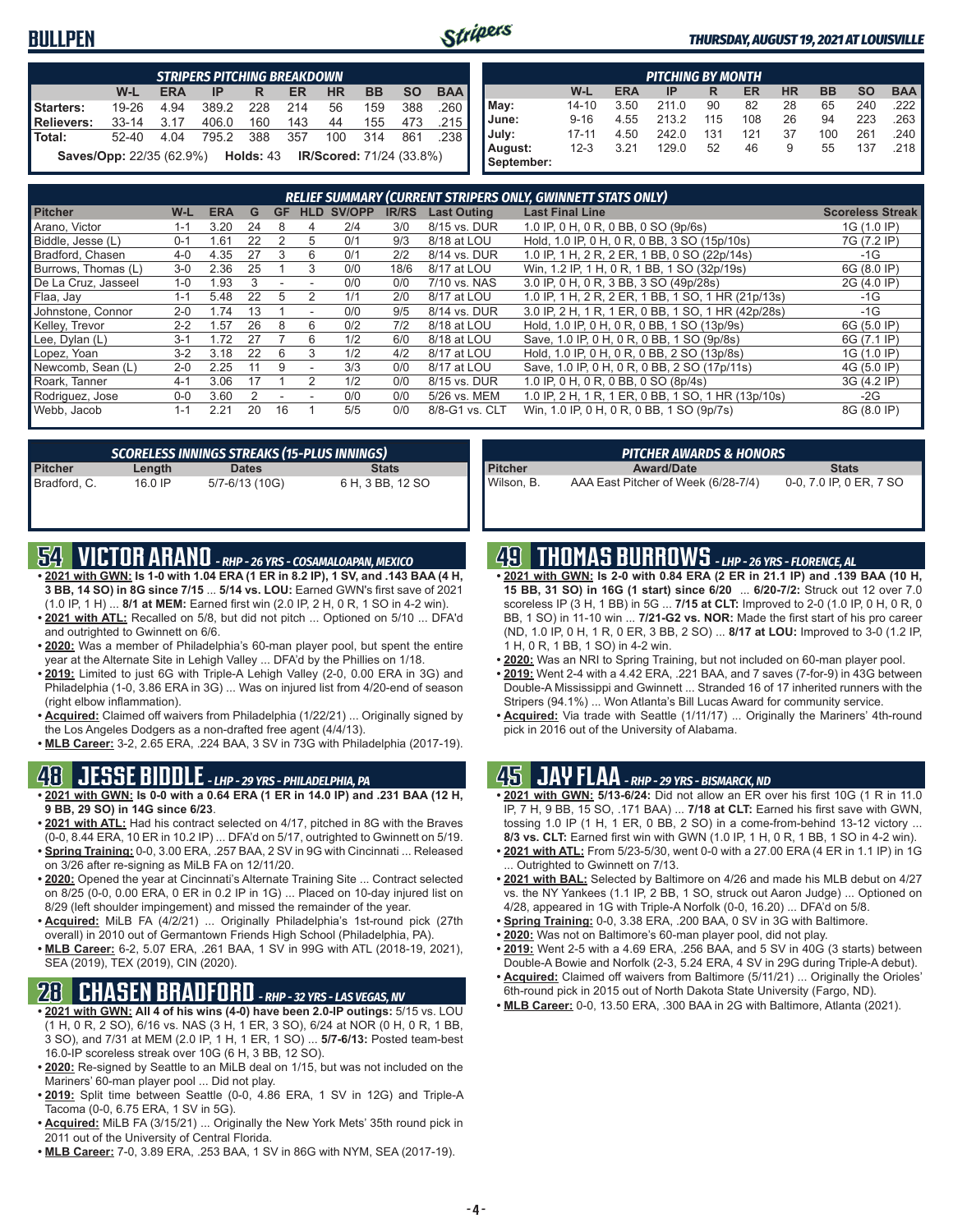## **51 CONNOR JOHNSTONE** *- RHP - 26 YRS - SAN DIEGO, CA*

- **• 2021 with GWN: Is 2-0 with 1.74 ERA and .141 BAA in 13G in relief** (1-6, 7.16 ERA, .313 BAA in 11 starts) ... **5/4-5/8:** Threw 8.0 scoreless IP over his first 2 outings, including a 5.0-inning spot start (win, 1 H, 0 BB, 5 SO) on 5/8 at CLT.
- **• Spring Training:** 0-1, 4.76 ERA, .273 BAA, 1 SV in 6G with Atlanta (NRI).
- **• 2020:** Was an NRI to Braves Spring Training, but not on 60-man player pool.
- **• 2019:** With Double-A Mississippi and Gwinnett, went 7-4 with a 4.24 ERA, .296 BAA, and 1 SV in 35G (7 starts) ... His 7 wins ranked T-8th in the Braves org.
- **• Acquired:** Braves 21st-round pick in 2017 out of Wake Forest University.
- **• Local Product:** Played baseball at Roswell High School (Roswell, GA).

## **43 TREVOR KELLEY** *- RHP - 27 YRS - PROVIDENCE, RI*

- **• 2021 with GWN: Is 2-0 with 0.00 ERA (1 R, 0 ER in 12.0 IP) and .125 BAA (5 H, 5 BB, 18 SO) over 12G since 7/11** ... **5/12-6/27:** Allowed runs in just 2 of 13G for a 1.72 ERA (3 ER in 15.2 IP, 13 H, 6 BB, 15 SO, .241 BAA).
- **• Spring Training:** Did not pitch in Chicago Cubs' MLB camp ... Released on 4/23. **• 2020:** Pitched in 4G with Philadelphia, going 0-0 with a 10.80 ERA ... Outrighted on 8/14 and spent the rest of the season at the Phillies Alternate Site.
- **• 2019:** In 52G with Triple-A Pawtucket, went 5-5 with a 1.79 ERA, .216 BAA, and 12 SV ... Was an International League Midseason and Postseason All-Star and a *Baseball America* Triple-A All-Star ... Led IL in appearances and was T-1st in saves ... Made MLB debut on 7/2 at Toronto and logged 10G with Boston (0-3, 8.64 ERA).
- **• Acquired:** MiLB FA (4/28/21) ... Originally Boston's 36th-round pick in 2015 out of the University of North Carolina at Chapel Hill.
- **• MLB Career:** 0-3, 9.26 ERA, .347 BAA, 0 SV in 14G with BOS (2019), PHI (2020).

## **58 DYLAN LEE** *- LHP - 27 YRS - DINUBA, CA*

- **• 2021 with GWN: Is 1-1 with 0.00 ERA (1 R, 0 ER in 11.2 IP), 1 SV, and .128 BAA (5 H, 2 BB, 12 SO) in 10G since 7/18** ... **5/4 at CLT:** Earned the win in his Stripers' debut (2.0 IP, 1 H, 1 R, 0 ER, 0 BB, 3 SO in 10-9 win in 12 innings) ... **6/11 at MEM:** Recorded his first pro hit, a double (1-for-2, R) ... **5/26-7/9:** Had a 1.65 ERA (3 ER in 16.1 IP, 9 H, 2 BB, 12 SO) and .161 BAA over 12G ... **8/18 at LOU:** Earned his first save with the Stripers (1.0 IP, 0 H, 0 R, 0 BB, 1 SO in 4-1 win).
- **• Spring Training:** 0-0, 0.00 ERA, 0 SV in 2G with Miami ... Released on 3/29.
- **• 2020:** Was a non-roster invite to Marlins Spring Training, but was not on Miami's 60-man player pool ... Did not play.
- **• 2019:** Logged 45G between Double-A Jacksonville (0-3, 1.91 ERA, .176 BAA, 13 SV in 32G) and Triple-A New Orleans (1-3, 4.71 ERA, .329 BAA, 0 SV in 13G).
- **• Acquired:** MiLB FA (4/15/21) ... Originally Miami's 10th-round pick in 2016 out of Cal State Fresno.

### **55 YOAN LOPEZ** *- RHP - 28 YRS - NUEVA GERONA, CUBA*

- **• 2021 with GWN: Is 1-0 with 0.90 ERA (1 ER in 10.0 IP) and .176 BAA (6 H, 4 BB, 12 SO) in 9G since 7/18** ... Has a pair of wins in extra innings, 6/9-G2 at MEM (1.0 IP, 1 H, 0 R in 3-1 win in 8 innings) and 6/18 vs. NAS (1.0 IP, 2 H, 1 R, 0 ER, 1 SO in 8-7 win in 10 innings) ... **8/11-G2 vs. DUR:** Tallied his first save with the Stripers (1.0 IP, H, 0 R, 3 BB, 2 SO), leaving bases loaded in 5-3 win.
- **• 2021 with ARI:** Began the season on Arizona's Opening Day roster ... In 2 stints, went 0-0 with a 6.57 ERA (9 ER in 12.1 IP) and 0 SV (0-for-3) in 13G ... DFA'd on 5/20, traded to Atlanta on 5/22 and optioned to Gwinnett.
- **• Spring Training:** 1-0, 4.91 ERA, .214 BAA, 0 SV in 8G with Arizona.
- **• 2020:** In 20G with Arizona, went 0-1 with a 5.95 ERA, .269 BAA, and 2 holds.
- **• 2019:** Set MLB career highs in G (70) and holds (21), going 2-7 with a 3.41 ERA, .232 BAA, and 1 SV (1-for-4) with the D-backs.
- **• Acquired:** Via trade with Arizona in exchange for CF Deivi Estrada (5/22/21) ... Originally signed by the D-backs as a NDFA out of Cuba (1/16/15).
- **• MLB Career:** 2-8, 4.25 ERA, .252 BAA, 1 SV in 113G with Arizona (2018-21).

## **34 SEAN NEWCOMB** *- LHP - 28 YRS - BROCKTON, MA*

- **• 2021 with GWN: Is 3-for-3 in saves, posting 0.00 ERA (0 R in 3.0 IP, 1 H, 1 HB, 0 BB, 5 SO) in those outings** ... **5/6-7/3:** Struck out 8 over 3.0 scoreless IP (1 H, 1 BB) in 3G ... **7/16 at CLT:** Struck out the side in 9th for his first career save with GWN (1.0 IP, 0 H, 0 R, 1 HB) ... **8/6 vs. CLT:** Struck out 4 over 2.0 IP (2 H, 0 R) in 10th and 11th for the win in 4-3 victory ... **8/12 vs. DUR:** Finished off 6-hit shutout with 2nd save (1.0 IP, 1 H, 0 R).
- **• Gwinnett Career:** 7-4, 2.69 ERA, 3 SV, .206 BAA in 26G (14GS) since 2017.
- **• 2021 with ATL:** In 26G in relief, is 2-0 with a 5.68 ERA, .250 BAA, and 1 SV ... Has been optioned to Gwinnett 3 times (5/5, 6/30, 7/31).
- **• 2020:** Made just 4 starts with the Braves (0-2, 11.20 ERA) ... Spent most of the year at the Alternate Training Site at Coolray Field.
- **• Acquired:** Via trade with the Los Angeles Angels in exchange for SS Andrelton Simmons (11/12/15) ... Originally the Angels' 1st-round pick (15th overall) in 2014 out of the University of Hartford (West Hartford, CT).
- **• MLB Career:** 24-23, 4.27 ERA, .243 BAA, 2 SV in 135G (57GS) with Atlanta (2017-21) ... In 6G during the 2018-19 Postseasons, went 1-0 with a 1.08 ERA.

## **57 TANNER ROARK** *- RHP - 34 YRS - WILMINGTON, IL*

- **• 2021 with GWN: In 10G (2 starts) since 7/4, is 3-0 with 1.45 ERA (3 ER in 18.2 IP), 1 SV, and .161 BAA (10 H, 6 BB, 19 SO)** ... **6/4-6/20:** Pitched 11.0 scoreless innings over 5G (8 H, 4 BB, 11 SO, .205 BAA) ... **7/13 at CLT:** Notched his first save since 2015 with WAS (2.0 IP, 3 H, 1 ER, 0 BB, 2 SO in 5-3 win).
- **• 2021 with ATL:** Contract selected on 6/24, but did not pitch before being optioned back to Gwinnett on 6/27.
- **• 2021 with TOR:** Was on Toronto's Opening Day roster, went 0-1 with a 6.43 ERA in 3G (1 start) ... Released by the Blue Jays on 5/3.
- **• Spring Training:** 2-1, 8.44 ERA, .295 BAA in 4 starts with Toronto.
- **• 2020:** Made 11 starts with the Blue Jays, going 2-3 with a 6.80 ERA and .309 BAA.
- **• 2019:** Went 10-10 with a 4.35 ERA and .275 BAA in 31 starts with CIN and OAK.
- **• Acquired:** MiLB FA (5/10/21) ... Originally Texas's 25th-round pick in 2008 out of the University of Illinois at Urbana-Champaign.
- **• MLB Career:** 76-68, 3.85 ERA, .254 BAA, 1 SV in 227G (184 starts) with WSH, CIN, OAK, TOR (2013-21) ... Pitched in 2014 and 2016 Postseasons with Nationals (0-1, 3.86 ERA in 3G, 1 start).

## **71 JACOB WEBB** *- RHP - 28 YRS - RIVERSIDE, CA*

**• 2021 with GWN:** I**s 5-for-5 in saves, posting 3.60 ERA (2 ER in 5.0 IP, 4 H, 1 BB, 7 SO, 1 HB) in those outings** ... **Has pitched 8.0 scoreless innings over 8G since 7/17, going 1-0 with a .103 BAA (3 H, 2 BB, 11 SO) in that span** ... **5/26-6/9:** Struck out 5 over 5.0 IP (0 R, 2 H, 0 BB) in 5G.

- **• 2021 with ATL:** Recalled 5 times (4/7, 4/10, 6/5, 6/17, 8/13) ... In 20G with the Braves, is 1-2 with a 4.29 ERA (10 ER in 21.0 IP) and a .299 BAA.
- **• Spring Training:** 1-0, 2.57 ERA, .222 BAA, 2 HLD in 7G with Atlanta ... Optioned to the Alternate Training Site in Gwinnett on 3/25.
- **• 2020:** Assigned to the Alternate Training Site on 7/19, but missed over a month with a right shoulder strain (placed on 60-day injured list on 7/20) ... Activated on 9/8 and went 0-0 with a 0.00 ERA (0 ER in 10.0 IP) and .200 BAA in 8G ... Made his MLB Postseason debut, going 0-0 with a 9.00 ERA (3 ER in 3.0 IP) in 3G.
- **• 2019:** Made his MLB debut with Atlanta, going 4-0 with a 1.39 ERA (5 ER in 32.1 IP), .205 BAA, 9 holds, and 2 saves (2-for-4) in 36G ... Also logged 10G with Gwinnett (0-1, 6.97 ERA, .225 BAA, 1 SV).
- **• Acquired:** Braves' 18th-round pick in 2014 out of Tabor College (Hillsboro, KS).
- **• MLB Career:** 5-2, 2.13 ERA, .238 BAA, 2 SV in 64G with Atlanta (2019-21).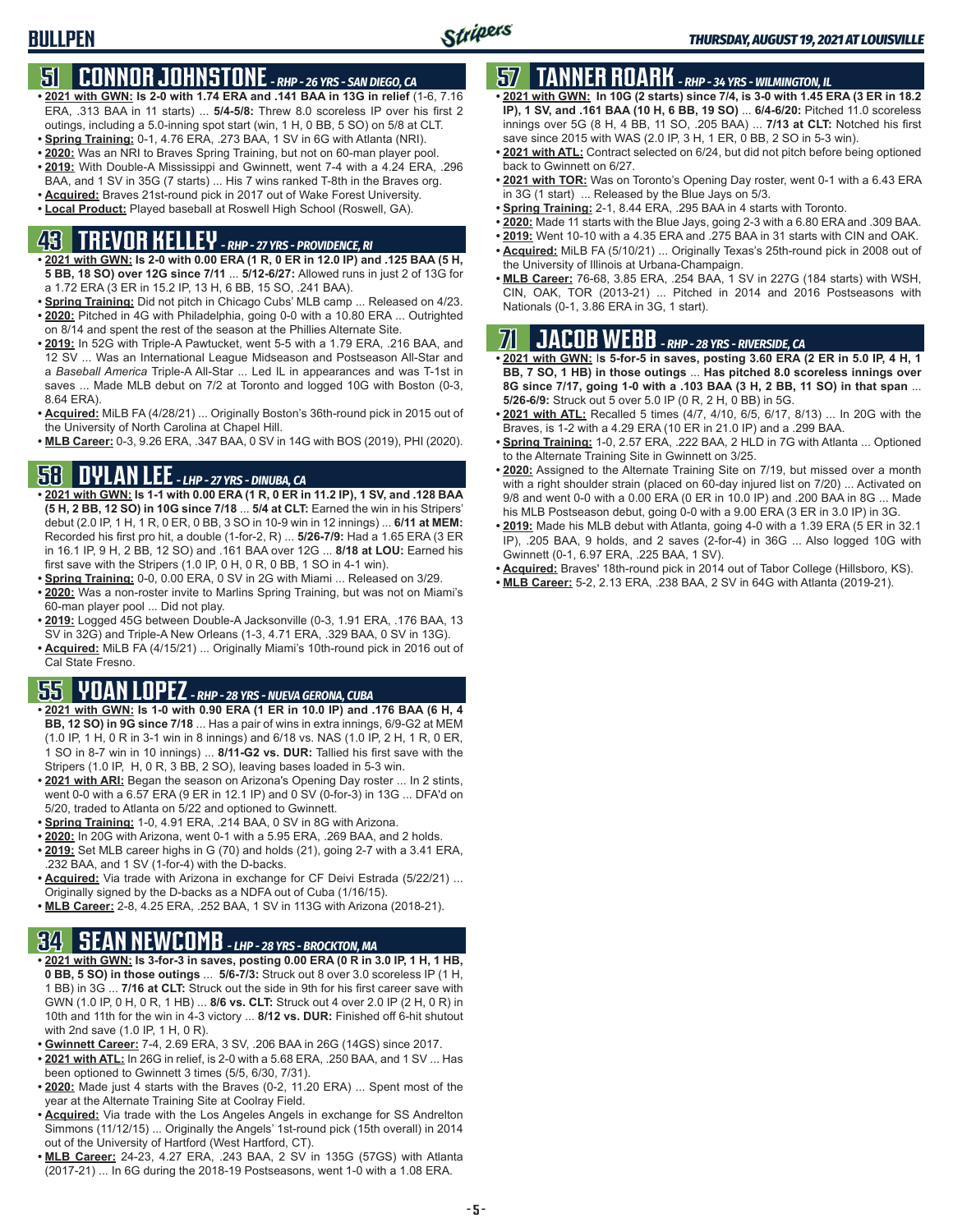| <b>OFFENSE</b> |                                                                                          |                                                            | Stripers |  |  |  |  |                               | <b>THURSDAY, AUGUST 19, 2021 AT LOUISVILLE</b> |
|----------------|------------------------------------------------------------------------------------------|------------------------------------------------------------|----------|--|--|--|--|-------------------------------|------------------------------------------------|
| TOTAL:         | 249, 123 HR, 763 OPS RISP:                                                               | .266, 36 HR, .816 OPS RUNS/INNING: 1 2 3 4 5 6 7 8 9 X TOT |          |  |  |  |  |                               |                                                |
| Vs. LHP:       | 250, 46 HR, 778 OPS RISP/20: 259, 17 HR, 804 OPS Stripers: 71 49 45 48 56 46 59 51 38 13 |                                                            |          |  |  |  |  |                               | 476                                            |
| Vs. RHP:       | 249, 77 HR, 755 OPS <b>LOADED:</b> 333, 8 HR, 1.061 OPS <b>Opponents:</b>                |                                                            |          |  |  |  |  | 64 46 50 47 37 45 38 27 20 14 | 388 I                                          |

|              |                          |                |                          |                |                |                |                | <b>HOME RUNS</b>       |                                                 |                | <b>MULTI-GAMES</b>       |                |
|--------------|--------------------------|----------------|--------------------------|----------------|----------------|----------------|----------------|------------------------|-------------------------------------------------|----------------|--------------------------|----------------|
| Player       | 1 <sub>R</sub>           | 2R             | 3R                       | <b>GS</b>      | Tot.           |                |                | Off LH Off RH Team W-L | Last HR with Gwinnett (Regular Season)          | Hit            | <b>RBI</b>               | <b>HR</b>      |
| Almonte      | 2                        |                |                          |                | 3              |                |                | $3-0$                  | 5/30/21 vs. MEM, 1R (RH Connor Jones)           | 8              | 5                        |                |
| Arcia        | 12                       | 5              |                          |                | 17             | $\overline{7}$ | 10             | $10 - 4$               | 8/17/21 at LOU, 1R (RH Hunter Greene)           | 20             | 10                       | 2              |
| Brugman      |                          |                |                          |                |                |                |                | $0 - 0$                |                                                 |                |                          |                |
| Camargo      | 4                        | 5              | $\overline{2}$           |                | 11             | 5              | 6              | $7 - 3$                | 8/17/21 at LOU, 2R (RH Hunter Greene)           | 22             | 11                       | 1              |
| Casteel      | $\sim$                   | 3              | ۰                        |                | 4              | $\overline{2}$ | 2              | $3 - 1$                | 8/8/21-G2 vs. CLT, 2R (RH Jimmy Lambert)        | 6              | 6                        | ٠              |
| Contreras    | 4                        | 3              |                          |                | 8              |                | $\overline{7}$ | $7 - 1$                | 7/29/21 at MEM, 2R (RH Angel Rondon)            | 8              | $\overline{7}$           |                |
| d'Arnaud     |                          |                |                          |                |                |                |                | $0 - 0$                |                                                 |                | ٠                        |                |
| Demeritte    | 8                        | 3              |                          | 3              | 14             | 6              | 8              | $12 - 2$               | 8/15/21 vs. DUR, 1R (RH Shane Baz)              | 11             | 9                        |                |
| Ervin        | 3                        | 2              | $\overline{ }$           |                | 6              | 4              | 2              | $4 - 2$                | 7/14/21 at CLT, 1R (LH Hunter Schryver)         | $\overline{7}$ | $\overline{7}$           |                |
| Goins        | 3                        | 2              |                          |                | 5              |                | 4              | $4 - 1$                | 8/17/21 at LOU, 1R (RH Hunter Greene)           | 13             | $\overline{7}$           | ٠.             |
| Gore         |                          |                | -                        |                | ٠              |                | ٠              | $0 - 0$                |                                                 | 3              | $\overline{\phantom{a}}$ |                |
| Heredia      | ۰.                       |                |                          |                | ٠              |                |                | $0 - 0$                |                                                 | ۰              | ۰                        |                |
| Inciarte     |                          |                |                          |                |                |                |                | $0 - 0$                |                                                 |                |                          |                |
| Jackson      | 4                        | 4              |                          | $\overline{2}$ | 11             | 8              | 3              | $5 - 2$                | 7/28/21, 1R (LH Matthew Liberatore), 2nd of Gm. | 11             | 10                       | 3              |
| Kazmar Jr.   | 5                        | $\overline{2}$ |                          |                | 8              | 2              | 6              | $5 - 3$                | 8/8/21-G1 vs. CLT, 1R (RH Ryan Burr)            | 6              | 6                        |                |
| Kipnis       | $\overline{2}$           | $\overline{2}$ |                          |                | 5              |                | 5              | $4 - 1$                | 7/14/21 at CLT, 1R (RH Ofreidy Gomez)           | 10             | $\overline{7}$           |                |
| Lucroy       |                          | ٠              |                          | ٠              | $\overline{2}$ |                | 2              | $1 - 1$                | 6/10/21 at MEM, 3R (RH Grant Black)             | $\overline{4}$ | 3                        | $\sim$         |
| Martinez     |                          |                |                          |                |                |                |                | $0 - 0$                |                                                 | $\overline{2}$ |                          |                |
| Morales      |                          |                |                          |                |                |                |                | $1 - 0$                | 5/7/21 at CLT, 3R (RH Joe De Carlo)             |                |                          |                |
| Pache        | $\overline{7}$           |                |                          |                | 9              | 3              | 6              | $6 - 2$                | 8/11/21-G2 vs. DUR, 1R (RH Chris Ellis)         | 13             | $\overline{7}$           | $\overline{1}$ |
| Rosario      |                          |                | ۰                        |                |                |                |                | $1 - 0$                | 8/18/21 at LOU, GS (RH Michael Mariot)          | ٠              |                          |                |
| Sanchez      | 4                        | $\overline{2}$ |                          |                | ⇁              | 3              | 4              | $4 - 2$                | 8/12/21 vs. DUR, 1R (RH Tobias Myers)           | 8              | 6                        |                |
| Snider       | 2                        |                | $\overline{\phantom{a}}$ | ٠              | 3              |                | 3              | $3-0$                  | 7/15/21 at CLT, 2R (RH Connor Sadzeck)          | 3              | 3                        |                |
| <b>Unroe</b> | $\overline{\phantom{a}}$ |                | $\overline{\phantom{a}}$ | ٠              | ÷              |                |                | $0 - 0$                | 7/19/19 vs. ROC, 1R (RH Drew Hutchison)         | ٠              | $\overline{\phantom{a}}$ |                |
| Waters       | 4                        | $\overline{2}$ | $\overline{2}$           |                | 8              | 4              | 4              | $4 - 3$                | 7/24/21 vs. NOR. 1R (RH Eric Hanhold)           | 18             | 6                        | $\overline{A}$ |
| Total:       | 65                       | 37             | 13                       | 8              | 123            |                |                |                        |                                                 |                |                          |                |

|                                                                  | <b>HOME RUN VARIANTS</b> |    |                   |    |                                   |            |                |              |                |             |             |                                                                                                   |                      | <b>PINCH HITTERS</b>                   |                               |              |                                              |                     |
|------------------------------------------------------------------|--------------------------|----|-------------------|----|-----------------------------------|------------|----------------|--------------|----------------|-------------|-------------|---------------------------------------------------------------------------------------------------|----------------------|----------------------------------------|-------------------------------|--------------|----------------------------------------------|---------------------|
| Back-to-Back Homers (3x):                                        |                          |    |                   |    |                                   |            |                |              |                |             | Player      | AVG.                                                                                              | <b>AB</b>            | н                                      | 2B                            | 3B           | <b>HR</b>                                    | <b>RBI</b>          |
| Almonte (GS) / Snider, 5/7 at CLT (1st Inning)                   |                          |    |                   |    |                                   |            |                |              |                |             | Almonte     | 1.000                                                                                             |                      |                                        | $\mathbf 0$                   | $\Omega$     | 0                                            | 2                   |
| Jackson (2R) / Contreras, 7/14 at CLT (1st Inning)               |                          |    |                   |    |                                   |            |                |              |                |             | Arcia       | ---                                                                                               | $\Omega$             | $\Omega$                               | $\Omega$                      | $\Omega$     | $\mathbf 0$                                  | $\mathbf 0$         |
| Pache (1R) / Arcia (1R), 8/11-G2 vs. DUR (1st Inning)            |                          |    |                   |    |                                   |            |                |              |                |             | Casteel     | .136                                                                                              | $\overline{22}$      | $\overline{3}$                         |                               | $\Omega$     | $\mathbf{1}$                                 | $\overline{4}$      |
|                                                                  |                          |    |                   |    |                                   |            |                |              |                |             | Contreras   | .500                                                                                              | $\overline{2}$       | $\mathbf{1}$                           | $\Omega$                      | $\Omega$     | $\mathbf 0$                                  | $\mathbf 0$         |
| Back-to-Back-to-Back Homers (1x):                                |                          |    |                   |    |                                   |            |                |              |                |             | Demeritte   | .333                                                                                              | 6                    | $\overline{2}$                         | $\overline{1}$                | $\Omega$     | $\overline{1}$                               | $\mathbf{1}$        |
| Arcia (2R) / Camargo / Demeritte, 5/8 at CLT (6th Inning)        |                          |    |                   |    |                                   |            |                |              |                |             | Ervin       | .200                                                                                              | 10                   | $\overline{2}$                         | $\Omega$                      | $\Omega$     | $\overline{1}$                               | 3                   |
| Pinch-Hit Homers (3x):                                           |                          |    |                   |    |                                   |            |                |              |                |             | Goins       | .000                                                                                              | $\overline{2}$       | $\mathbf 0$                            | $\mathbf 0$                   | $\Omega$     | $\mathbf 0$                                  | $\mathbf 0$         |
| Demeritte (1R), 5/12 vs. LOU (7th Inning)                        |                          |    |                   |    |                                   |            |                |              |                |             | Gore        | .200                                                                                              | 5                    |                                        | $\mathbf 0$                   | $\Omega$     | 0                                            | $\mathbf 0$         |
| Casteel (2R), 6/3 vs. JAX (7th Inning)                           |                          |    |                   |    |                                   |            |                |              |                |             | Jackson     | .000                                                                                              |                      | $\Omega$                               | $\Omega$                      | $\Omega$     | $\mathbf 0$                                  | $\mathbf 0$         |
| Ervin (2R), 7/7 vs. NAS (6th Inning)                             |                          |    |                   |    |                                   |            |                |              |                |             | Kazmar Jr.  | .000                                                                                              | $\overline{7}$       | $\Omega$                               | $\Omega$                      | $\Omega$     | $\Omega$                                     | $\mathbf 0$         |
|                                                                  |                          |    |                   |    |                                   |            |                |              |                |             | Lee         | .000                                                                                              |                      | $\mathbf 0$                            | $\mathbf 0$                   | $\Omega$     | 0                                            | $\mathsf{O}\xspace$ |
| Leadoff (Game) Homers (4x):                                      |                          |    |                   |    |                                   |            |                |              | Lucroy         | .000        | 3           | $\Omega$                                                                                          | $\Omega$             | $\Omega$                               | $\mathbf 0$                   | $\mathbf 0$  |                                              |                     |
| Waters (2x), 5/19 at NAS, 7/22 vs. NOR                           |                          |    |                   |    |                                   |            | <b>Morales</b> | .000         | $\overline{2}$ | $\mathbf 0$ | $\mathbf 0$ | $\Omega$                                                                                          | 0                    | $\mathbf 0$                            |                               |              |                                              |                     |
| Arcia (1x), 7/3 at DUR                                           |                          |    |                   |    |                                   |            |                |              |                |             | Pache       | .000                                                                                              |                      | $\Omega$                               | $\Omega$                      | $\Omega$     | 0                                            | $\mathbf 0$         |
| Pache (1x), 8/8-G2 vs. CLT                                       |                          |    |                   |    |                                   |            |                |              |                |             | Sanchez     | .000                                                                                              | 6                    | $\Omega$                               | $\Omega$                      | $\Omega$     | $\Omega$                                     | $\mathbf 0$         |
|                                                                  |                          |    |                   |    |                                   |            |                |              |                |             | Snider      | .071                                                                                              | 14                   |                                        | $\mathbf 0$                   | $\mathbf 0$  | $\mathbf 0$                                  | $\mathbf 0$         |
| Walk-Off Homers (1x):<br>Arcia (Solo), 5/16 vs. LOU (9th Inning) |                          |    |                   |    |                                   |            |                |              |                |             | Unroe       | .000                                                                                              | $\overline{4}$<br>87 | $\mathbf 0$<br>11                      | $\mathbf 0$<br>$\overline{2}$ | $\mathbf 0$  | $\mathbf 0$<br>$\overline{3}$                | $\overline{0}$      |
|                                                                  |                          |    |                   |    |                                   |            |                |              |                |             | Totals:     | .126                                                                                              |                      |                                        |                               | $\mathbf{0}$ |                                              | 10                  |
|                                                                  |                          |    |                   |    | <b>STRIPERS BATTING BY MONTH</b>  |            |                |              |                |             |             |                                                                                                   |                      | <b>HITTING STREAKS (10-PLUS GAMES)</b> |                               |              |                                              |                     |
|                                                                  | <b>AVG</b>               | G  | 2B                | 3B | <b>HR</b>                         | <b>RBI</b> | <b>SB</b>      | <b>OBP</b>   | <b>SLG</b>     | <b>OPS</b>  | Player      | <b>Length/Dates</b>                                                                               |                      |                                        |                               | <b>Stats</b> |                                              |                     |
| May:                                                             | .254                     | 24 | 43                | 2  | 36                                | 138        | 24             | .366         | .445           | .811        | Arcia       | 13G (5/4-5/18)                                                                                    |                      |                                        |                               |              | .393 (22-56), 4 2B, 7 HR, 17 R, 12 RBI       |                     |
| June:                                                            | .227                     | 25 | 36                | 3  | 21                                | 88         | 23             | .308         | .357           | .665        | Contreras   | 13G (7/10-7/27)                                                                                   |                      |                                        |                               |              |                                              |                     |
| July:                                                            | .271                     | 28 | 52                | 2  | 47                                | 161        | 23             | .352         | .479           | .831        | Demeritte   | .385 (20-52), 5 2B, 7 HR, 14 R, 20 RBI<br>10G (6/2-7/21)<br>.372 (16-43), 2 2B, 3 HR, 10 R, 8 RBI |                      |                                        |                               |              |                                              |                     |
| August:                                                          | .235                     | 15 | 16                | 4  | 19                                | 61         | $\overline{7}$ | .296         | .410           | .707        |             |                                                                                                   |                      |                                        |                               |              |                                              |                     |
| September:                                                       |                          |    |                   |    |                                   |            |                |              |                |             |             |                                                                                                   |                      |                                        |                               |              |                                              |                     |
|                                                                  |                          |    |                   |    |                                   |            |                |              |                |             |             |                                                                                                   |                      |                                        |                               |              |                                              |                     |
|                                                                  |                          |    |                   |    |                                   |            |                |              |                |             |             |                                                                                                   |                      | <b>ON-BASE STREAKS (15-PLUS GAMES)</b> |                               |              |                                              |                     |
|                                                                  |                          |    |                   |    | <b>HITTER AWARDS &amp; HONORS</b> |            |                |              |                |             | Player      | <b>Length/Dates</b>                                                                               |                      |                                        |                               | <b>Stats</b> |                                              |                     |
| <b>Player</b>                                                    |                          |    | <b>Award/Date</b> |    |                                   |            |                | <b>Stats</b> |                |             | Camargo     | 20G (7/22-8/14)                                                                                   |                      |                                        |                               |              | .347 (26-75), 4 2B, 2 3B, 2 HR, 14 RBI, 6 BB |                     |

| <b>HITTER AWARDS &amp; HONORS</b> |                                        |                          |  |  |  |  |  |  |  |
|-----------------------------------|----------------------------------------|--------------------------|--|--|--|--|--|--|--|
| <b>Player</b>                     | <b>Award/Date</b>                      | <b>Stats</b>             |  |  |  |  |  |  |  |
| Waters                            | Sirius XM All-Star Futures Game (7/11) | Game: 1-1, BB            |  |  |  |  |  |  |  |
| Contreras                         | AAA East Player of Week (7/13-18)      | .462, 3 2B, 3 HR, 12 RBI |  |  |  |  |  |  |  |

|--|

Camargo 18G (6/18-7/8) .303 (20-66), 6 2B, 2 HR, 7 RBI, 7 BB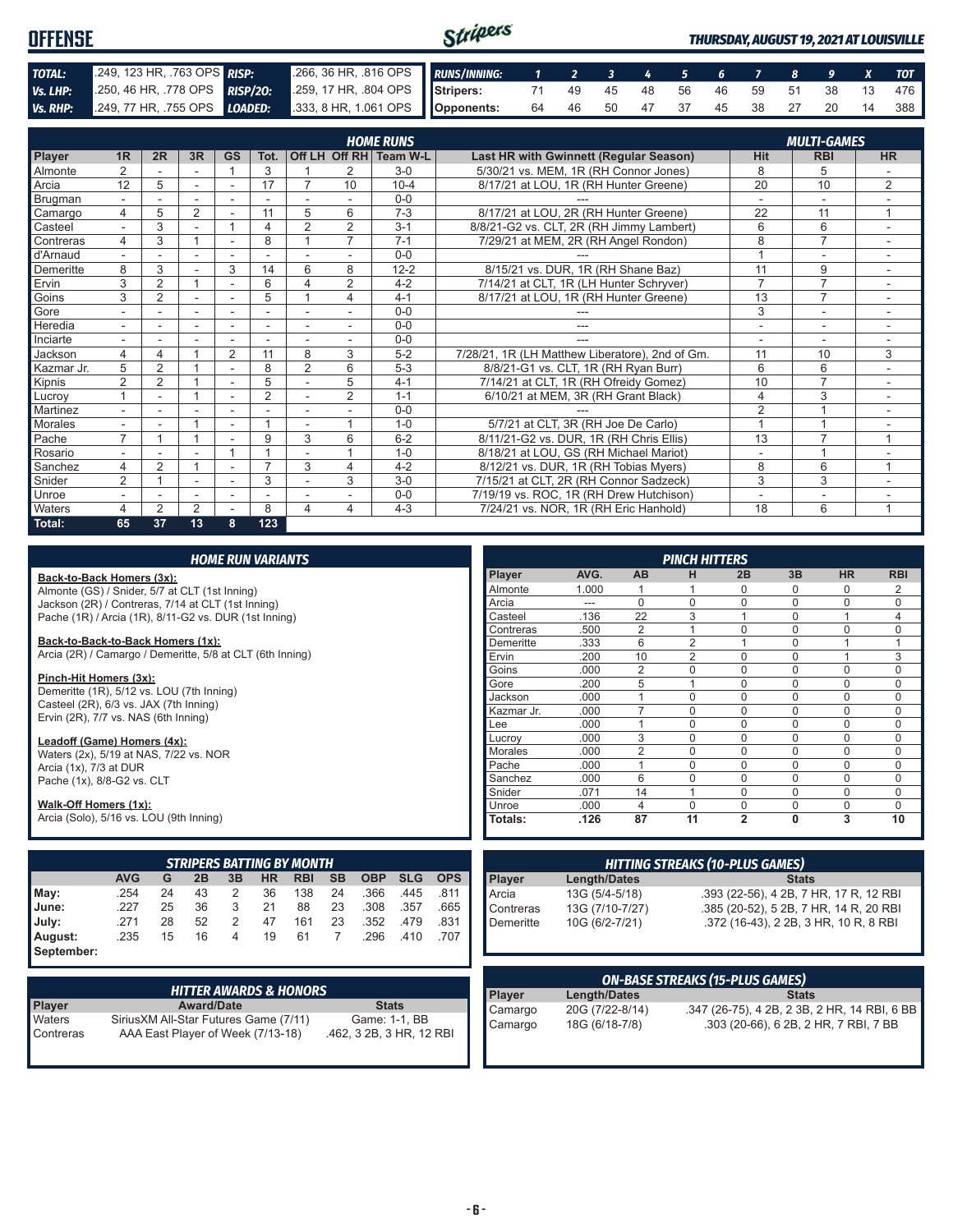### **BATTER BIOS**

## **13 ORLANDO ARCIA** *- SS - 27 YRS - ANACO, VENEZUELA*

*SEASON WITH GWN:*.292, 17 HR, 36 RBI, 5 SB, .910 OPS *HIT STREAK:* -1G (0-3) *8/18 at LOU:*0-3, BB *SERIES:* .286 (2-7), HR, RBI

- **• Leaderboard:** Entering 8/19, ranks among Triple-A East top 10 in AVG (7th, .292), SLG (7th, .545), OPS (7th, .910), R (10th, 49), TB (10th, 138), HR (T-10th, 17).
- **• 2021 with GWN: Has reached base safely in 58 of 65G (89.2%)** ... **5/4-5/18:**  Hit safely in first 13G (.393, 7 HR, 17 R, 12 RBI, 2 SB, 1.301 OPS) ... **5/9 at CLT:** Tied GWN's single-game HR record (3-for-4, 3 HR, 4 R, 4 RBI) ... **5/16 vs. LOU:** Blasted walk-off solo HR (#7) in 9th ... **6/18 vs. NAS:** Went 3-for-5 with 3 XBH, including game-tying double in 10th, scored walk-off run ... **6/5-6/23:** Posted 14G on-base streak (.333, 17-for-51, 4 2B, 3 HR, 11 R, 8 RBI, 6 BB) ... **8/11 vs. DUR:** Tallied 2nd multi-HR game of the year in G2 of DH (2-for-3, 2 HR, 3 RBI).
- **• 2021 with ATL:** Recalled on 7/4 ... Hit .204 (10-for-49, 1 2B, 2 HR, 5 R, 9 RBI) in 17G ... Optioned back to Gwinnett on 7/31.
- **• 2021 with MIL:** Was on Milwaukee's Opening Day roster and batted .091 (1-for-11, 1 RBI) in 4G before being traded to Atlanta on 4/6 (sent to Alternate Site).
- **• 2020:** Spent 59 games with the Brewers, batting .260 (10 2B, 1 3B, 5 HR, 22 R, 20 RBI, 2 SB) ... Played in 2 Postseason games (.143, 1-for-7, 1 HR, 2 RBI).
- **• Acquired:** Via trade with Milwaukee in exchange for RHP Chad Sobotka and RHP Patrick Weigel (4/6/21) ... Originally signed by Milwaukee as a NDFA (10/22/10).
- **• MLB Career:** .242, 70 2B, 7 3B, 44 HR, 189 RBI, 40 SB in 559G with MIL, ATL (2016-21) ... Played in the Postseason from 2018-20 (.295, 4 HR, 6 RBI in 13G).

# **17 JOHAN CAMARGO** *- INF - 27 YRS - PANAMA CITY, PANAMA*

**SEASON WITH GWN:** .315, 11 HR, 42 RBI, 0 SB, .914 OPS

*8/18 at LOU:* 0-4 *SERIES:* .143 (1-7), HR, 2 RBI

- **• Leaderboard: Entering 8/19, leads Triple-A East in batting (.315)** ... Also ranks among league's top 10 in R (4th, 55), OBP (5th, .394), OPS (6th, .914), TB (7th, 142), H (6th, 86), and XBH (T-10th, 31).
- **• 2021 with GWN: 5/8 at CLT:** Notched first career multi-HR game (2-for-4, 2 HR, 2 RBI) ... **6/5 vs. JAX:** Started 5-4-3 triple play, GWN's first since 5/28/19 at TOL ... **6/18-7/8:** Posted 18G on-base streak (.303, 20-for-66, 6 2B, 2 HR, 9 R, 7 RBI, 7 BB) ... **7/18 at CLT:** Hit a 2-out, 2-run HR (#8) in 9th for a 12-11 lead (GWN had trailed 11-3) ... **7/30 at MEM:** Tallied season-high 4 RBI (2-for-4, 2B, HR #9) in 8-7 win ... **7/22-8/14:** Posted team-best 20G on-base streak (.347, 26-for-75, 4 2B, 2 3B, 2 HR, 14 R, 14 RBI, 6 BB, .924 OPS).
- **• Gwinnett Career:** Has hits in 97 of 128G (75.8%) since 2017, batting .329 (162 for-493, 34 2B, 4 3B, 20 HR, 88 R, 84 RBI, 1 SB, .929 OPS).
- **• 2021 with ATL:** In 6 stints with the Braves, batting .000 (0-for-16, 1 R) in 15G.
- **• 2020:** Made Braves' Opening Day roster and batted .200 (8 2B, 4 HR, 16 R, 9 RBI) in 35G ... Added to the NLCS roster in place of injured Adam Duvall prior to Game 2 and played in 4G (.250, 2-for-8, 1 2B, 1 RBI).
- **• Acquired:** NDFA (7/2/10) out of Panama City, Panama.
- **• MLB Career:** .257, 68 2B, 4 3B, 34 HR, 144 RBI, 2 SB in 364G with Atlanta (2017- 21) ... Played in 2018 and 2020 Postseasons (.087, 1 2B, 1 RBI in 8G).

## **9 RYAN CASTEEL** *- 1B/C - 30 YRS - CHATTANOOGA, TN*

*SEASON WITH GWN:*.239, 4 HR, 19 RBI, 0 SB, .723 OPS *HIT STREAK:* 2G (2-6) *8/18 at LOU:*DNP *SERIES:* .--- (0-0)

- **• 2021 with GWN: 5/15-5/18:** Had 6 RBI in 3G span, including 5/15 vs. LOU (1 for-2, GW 3-run 2B, 3 RBI) and 5/16 vs. LOU (1-for-3, HR, 2 RBI) ... **6/2 vs. JAX:** Notched pinch-hit 2-run double ... **6/3 vs. JAX:** Hit pinch-hit 2-run HR (#2) ... **6/24 at NOR:** Crushed game-winning grand slam (#3) in 6-2 victory (1-for-4, 4 RBI), his 2nd career slam (first since 7/20/13 with Adv-A Modesto) ... **8/8-G2 vs. CLT:** Homered for the first time since 6/24 (#4), a decisive 2-run shot in 8-2 victory. **• 2020:** Was not on the Braves' 60-man player pool ... Did not play.
- **• 2019:** Played 118G with Double-A Mississippi, batting .263 (21 2B, 2 3B, 21 HR, 73 RBI, .811 OPS) ... Ranked 2nd in the Southern League in homers and RBI, 3rd in slugging (.477) ... Was his 2nd career 20-homer season (hit 22 in 2013).
- **• Acquired:** MiLB FA (3/14/21) ... Originally Colorado's 17th-round pick in 2010 out of Cleveland State Community College (Cleveland, TN).

### **24 WILLIAM CONTRERAS** *- C - 23 YRS - PUERTO CABELLO, VZ*

*SEASON WITH GWN:*.313, 8 HR, 27 RBI, 0 SB, .951 OPS *HIT STREAK:* -2G (0-8)

- 
- *8/18 at LOU:* 0-4 *SERIES:* .000 (0-8) **• 2021 with GWN: Has hits in 25 of 32G (78.1%)** ... **Since 7/8, ranks among Triple-A East top 10 in RBI (T-4th, 27), SLG (8th, .583), and HR (T-8th, 8)** ...
- **7/13-7/18:** Named Triple-A East Player of the Week (.462, 12-for-26, 3 2B, 3 HR, 7 R, 12 RBI, 1.440 OPS) ... **7/10-7/27:** Posted a 13G hitting streak, tied for GWN's longest this year (.385, 20-for-52, 5 2B, 7 HR, 14 R, 20 RBI, 1.333 OPS).
- **• 2021 with ATL:** On the Braves' Opening Day roster ... Hit .204 (3 2B, 1 3B, 7 HR, 16 R, 21 RBI, .666 OPS) in 44G through 7/6 ... Optioned on 7/7.
- **• 2020:** Spent most of the year at the Alternate Training Site at Coolray Field ... Recalled by Atlanta for MLB debut on 7/24 ... Hit .400 (4-for-10, 1 2B, 1 RBI) in 4G.
- **• Bloodlines:** Older brother is Chicago Cubs' C Willson Contreras.
- **• Acquired:** NDFA (2/1/15) out of Puerto Cabello, Venezuela.
- **• MLB Career:** .217, 4 2B, 1 3B, 7 HR, 22 RBI, 0 SB in 48G with Atlanta (2020-21).

## **12 TRAVIS DEMERITTE** *- OF - 26 YRS - NEW YORK, NY*

*SEASON WITH GWN:*.294, 14 HR, 38 RBI, 5 SB, 1.021 OPS *HIT STREAK:* -1G (0-1) *8/18 at LOU:*DNP *SERIES:* .000 (0-1)

- **• 2021 with GWN: Since 7/13, ranks among Triple-A East leaders in HR (T-9th, 8) and RBI (T-11th, 23), batting .280 (23-for-82, .949 OPS) in 23G** ... **5/4 at CLT:**  Tallied 5 RBI (3-for-6, HR) to set GWN Opening Night record ... **6/2-7/21:** Posted 10G hitting streak (.372, 16-for-43, 2 2B, 3 HR, 10 R, 8 RBI, 1.041 OPS) ... **6/10- 7/10:** Was on the Injured List ... **7/17-7/25:** Hit 3 grand slams in 7G span (7/17 at CLT, 7/23 vs. NOR, 7/25 vs. NOR), raising his career total to 6 (4 with GWN) ... **7/18 at CLT:** Notched season-high 4 hits (4-for-5, 3 R, 2 RBI, SB) ... **7/27 at MEM:** Homered for 3rd straight game, GW solo blast (#12) in 1-0 win.
- **• Gwinnett Career:** In 146G since 2019, batting .289 (144-for-499, 39 2B, 2 3B, 34 HR, 103 R, 111 RBI, 9 SB, .969 OPS) with the Stripers.
- **• 2020:** Hit .172 with 1 2B, 4 RBI in 18G with Detroit ... DFA'd on 2/5/21.
- **• 2019:** Made his Triple-A debut with Gwinnett and was an IL All-Star (.286, 20 HR, 73 RBI, .944 OPS in 96G) ... Has 1 of the 9 20-HR seasons in GWN history ... Traded to Detroit on 7/31, made his MLB debut (.225, 3 HR, 10 RBI in 48G).
- **• Acquired:** Off Waivers from Detroit (2/12/21) ... Originally Texas' 1st-round pick (30th overall) in 2013 out of Winder-Barrow High School (Winder, GA).
- **• MLB Career:** .217, 8 2B, 2 3B, 3 HR, 14 RBI, 3 SB with Detroit (2019-20).

## **18 PHILLIP ERVIN** *- OF - 29 YRS - MOBILE, AL*

| <b>SEASON WITH GWN:</b> .198.6 HR. 24 RBI. 11 SB. .636 OPS | <b>HIT STREAK:</b> $-3G(0-7)$ |
|------------------------------------------------------------|-------------------------------|
| 8/18 at LOU: DNP                                           | <b>SERIES:</b> $--- (0-0)$    |
|                                                            |                               |

- **• 2021 with GWN: 6/2 vs. JAX:** Hit decisive 3-run HR (#1) and tallied season-high 4 RBI (1-for-4, R) ... **6/13 at MEM:** Belted game-tying 2-run HR (#2) with 2 outs in the 9th of an eventual 7-6 loss (1-for-3, 1 R, 2 RBI) ... **7/7 vs. NAS:** Clubbed game-tying 2-run pinch-hit HR (#5, 1-for-1, 2 RBI) ... **8/1 at MEM:** Lined GWRBI single with 2 outs in 9th inning in 4-2 win (1-for-2, RBI).
- **• 2020:** Between Cincinnati and Seattle, hit .149 with 3 2B, 4 RBI, 1 SB in 37G ... DFA'd by the Reds (8/28), Mariners (12/16), and Chicago Cubs (2/20/21).
- **• Acquired:** Off waivers from the Chicago Cubs (2/22/21) ... Originally Cincinnati's 1st-round pick (27th overall) in 2013 out of Samford University (Homewood, AL).
- **• MLB Career:** .247, 26 2B, 8 3B, 17 HR, 68 RBI, 15 SB in 237G with CIN, SEA (2017-20) ... Talled 7 of his 8 career triples in 2019 (ranked 7th in NL).

## **8 RYAN GOINS** *- INF - 33 YRS - TEMPLE, TX*

*SEASON WITH GWN:*.257, 5 HR, 31 RBI, 2 SB, .713 OPS *HIT STREAK:* -1G (0-4)

- *8/18 at LOU:*0-4 *SERIES:* .143 (1-7), HR, RBI **• 2021 with GWN: 5/4 at CLT:** Hit Gwinnett's first HR of the season (solo, 2-for-5, RBI) ... **5/12 vs. LOU:** Set season highs for hits (3-for-4) and RBI (3) ... **6/18-6/29:** Posted season-best 8G hitting streak (.400, 10-for-25, 1 2B, 3 R, 6 RBI) ... **7/4 at DUR:** Homered for the first time since Opening Night (2-run, #2, 1-for-4, 2 RBI) ...
	- **8/13 vs. DUR:** Clubbed 2-run HR (#4) in 8th inning for decisive runs in 6-4 victory (2-for-4, 2 R, 2 RBI) ... **8/6-8/17:** In his first 8G since returning from the Olympics, hit .304 (7-for-23, 3 HR, 5 R, 6 RBI, .987 OPS).
- **• Tokyo Olympics:** Was on GWN's Temporary Inactive List while playing for Mexico in this year's Olympics ... Hit .250 (1-for-4, R, RBI) in 2G (MEX went 0-3).
- **• Triple-A Career:** Has played for BUF (2013-16), LHV (2018), CLT (2019), and GWN (2021) ... Was teammates with MGR Matt Tuiasosopo in 2014 with BUF.
- **• 2020:** Played in 14G with the Chicago White Sox, batting .000 (0-for-9, 4 R) ... Spent most of the year at the Alternate Training Site in Schaumburg, IL.
- **• Acquired:** MiLB FA (2/25/21) ... Originally Toronto's 4th-round pick in 2009 out of Dallas Baptist University (Dallas, TX).
- **• MLB Career:** .228, 71 2B, 12 3B, 22 HR, 158 RBI in 555G with TOR, KC, CWS (2013-20) ... Played for TOR in 2015-16 Postseasons (.146, 1 HR, 5 RBI in 14G).

## **5 TERRANCE GORE** *- OF - 30 YRS - MACON, GA*

*SEASON WITH GWN:*.282, 0 HR, 1 RBI, 14 SB, .850 OPS *HIT STREAK:* 3G (3-9) *8/18 at LOU:*DNP *SERIES:* .--- (0-0)

- **• 2021 with GWN: In 11G without a PH/PR appearance, is batting .290 (9-for-31, 3 2B, 1 3B, 8 R, 1 RBI)** ... Is 14-for-16 (87.5%) in stolen base attempts, has a pair of 2-steal games (5/18 at NAS, 6/18 vs. NAS) ... **6/9-G2 at MEM:** Stole 3rd and scored winning run in 8th inning of 3-1 victory ... **7/10 vs. NAS:** Notched seasonhigh 3 hits (3-for-3, 2B, R).
- **• 2020:** Logged 2G in his lone season with the Los Angeles Dodgers (0 PA).
- **• Acquired:** MiLB FA (2/18/21) ... Originally Kansas City's 20th-round pick in 2011 out of Gulf Coast Community College (Panama City, FL).
- **• MLB Career:** .224, 2 2B, 1 3B, 0 HR, 1 RBI, 40 SB in 102G with KC, CHC, LAD (2014-20) ... Played in the Postseason with KC (2014-15) and CHC (2018), going 0-for-2 with 3 R, 5 SB ... Won World Series with the Royals in 2015.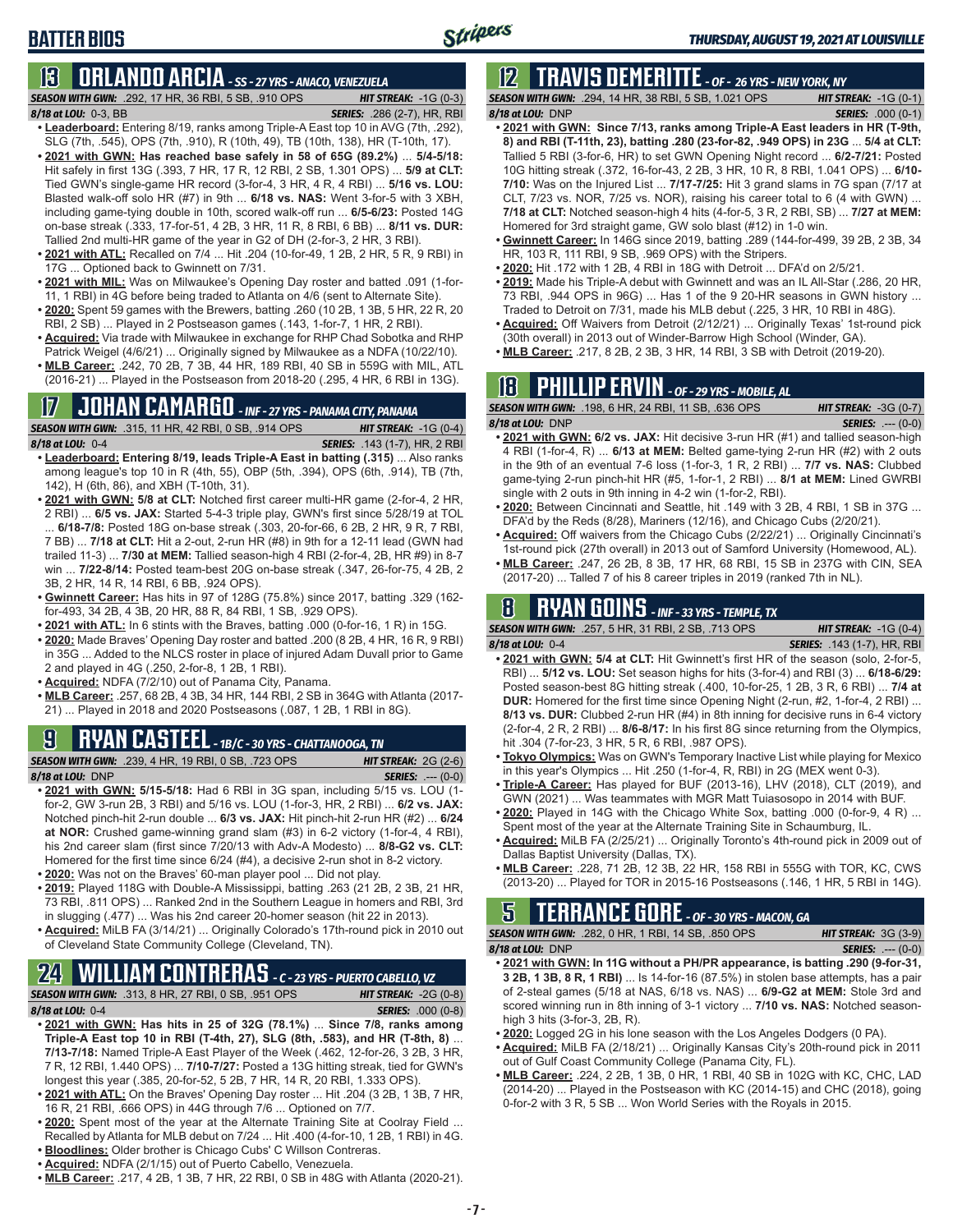## **BATTER BIOS**

### **4 SEAN KAZMAR JR.** *- INF - 37 YRS - VALDOSTA, GA*

*SEASON WITH GWN:*.215, 8 HR, 24 RBI, 3 SB, .652 OPS *HIT STREAK:* 1G (1-4) *8/18 at LOU:*1-4, 2B, R *SERIES:* .250 (1-4), 2B

- **• Hits Record: On 7/31 at MEM, passed Larry Whisenton (657) for the Atlanta Braves Triple-A career hits record with his 658th (single, 1-for-4)**. **• Gwinnett Career:** Batting .264 (662-for-2505, 135 2B, 12 3B, 45 HR, 302 R, 294
- RBI, 26 SB) in 729G over 8 seasons ... Leads in career G, AB, H, TB (956), 2B, R, RBI ... Ranks 2nd in career 3B (12) ... Ranks 3rd in career HR (45).
- **• 2021 with GWN: 5/25 vs. MEM:** Lined a walk-off single in the 9th for a 2-1 win, his first career walk-off RBI with GWN ... **7/8-G1 vs. NAS:** Passed Joey Terdoslavich for 3rd on GWN career HR list (#42, 1-for-3, 2 RBI) ... **7/22 vs. NOR:** Passed Damon Hollins for 2nd on ATL Triple-A hits list (#649, 2-for-3, HR, 2 RBI) ... **7/28 at MEM:** Notched his 999th and 1,000th career Triple-A hits (2-for-5, R).
- **• 2021 with ATL:** Contract selected on 4/17, has spent 2 stints with Atlanta (4/17- 4/23, 5/4-5/7), going 0-for-2 ... Pinch hit on 4/17 at the Chicago Cubs, marking his first MLB appearance in 4,589 days since 9/23/08 with San Diego ... The last player with a bigger gap between MLB appearances was Ralph Winegarner (13 years, 14 days between 6/23/36 with CLE and 7/7/49 with STL).
- **• Acquired:** MiLB FA (12/7/20) ... Originally San Diego's 5th-round pick in 2004 out of the College of Southern Nevada.
- **• MLB Career:** .195, 1 2B, 0 3B, 0 HR, 2 RBI in 22G with San Diego (2008) and Atlanta (2021).

## **22 JASON KIPNIS** *- INF - 34 YRS - NORTHBROOK, IL*

*SEASON WITH GWN:*.254, 5 HR, 19 RBI, 0 SB, .795 OPS *HIT STREAK:* -4G (0-8) *8/18 at LOU:*DNP *SERIES:* .000 (0-3)

- **• 2021 with GWN: 5/28 vs. MEM:** Belted decisive 3-run HR (#1, 2-for-3, 3 RBI) ... **6/16 at NAS:** Hit game-winning HR (#2), a 2-run shot (2-for-4,, 2 RBI) ... **7/6-7/16:** Had 5 multi-hit efforts in 9G, batting .350 (14-for-40, 3 2B, 1 3B, 2 HR, 8 R, 10 RBI, .991 OPS) ... **7/14 at CLT:** Fell triple shy of the cycle (3-for-5, 2B, HR, 3 R, 2 RBI) **• 2020:** In his lone season with the Chicago Cubs, hit .237 (8 2B, 1 3B, 3 HR, 16
- RBI, 1 SB) in 44G ... Played in 2G during the Postseason (0-for-3, 1 BB, 1 SO) ... Elected Free Agency on 10/28.
- **• Acquired:** MiLB FA (3/29/21) ... Originally Cleveland's 2nd-round pick in 2009 out of Arizona State University (Tempe, AZ).
- **• MLB Career:** .260, 260 2B, 24 3B, 126 HR, 545 RBI, 136 SB in 1,165G with CLE, CHC (2011-20) ... Was 2-time AL All-Star with the Indians (2013, 2015) ... Hit .192 (3 2B, 1 3B, 4 HR, 9 RBI) in 26G during the Postseason with CLE (2013, 2016-18) and CHC (2020).

## **20 JONATHAN MORALES** *- C - 26 YRS - ARROYO, PUERTO RICO*

*SEASON WITH GWN:*.129, 1 HR, 8 RBI, 0 SB, .320 OPS *HIT STREAK:* -2G (0-6)

*8/18 at LOU:*DNP *SERIES:* .--- (0-0)

- **• 2021 with GWN: 5/7 at CLT:** Tied his single-game career high with 5 RBI, going 2-for-6 with a 3-run HR (#1) in the 9th ... **8/6 vs. CLT:** Hit a 2-out walk-off single in 11th inning for 4-3 win (2nd career walk-off with GWN, last on 7/21/18 vs. PAW).
- **• 2020:** Spent entire year at Braves Alternate Training Site in Gwinnett (no MLB debut) ... Played for Caguas of the Puerto Rican Winter League (.394, 3 HR, 9 RBI in 13G), earning PWL Postseason All-Star honors.
- **• 2019:** Hit .240 (13 2B, 2 HR, 27 R, 25 RBI) in 80G between Double-A Mississippi and Gwinnett ... Logged 1 game during the IL Playoffs (0-for-1, BB).
- **• Acquired:** Braves' 25th-round pick in 2015 out of Miami-Dade CC.

#### **15 CRISTIAN PACHE** *- OF - 22 YRS - SANTO DOMINGO CENTRO, D.R.*

*SEASON WITH GWN:*.259, 9 HR, 31 RBI, 6 SB, .777 OPS *HIT STREAK:* 1G (2-3) *8/18 at LOU:* 2-3, R, BB

- **• MLB.com Prospect Ranks:** #1 (Braves Top 30), #40 (Top 100).
- **• 2021 with GWN: Ranks 5th in Triple-A East in batting in August (.348, 16-for-46, 4 2B, 3 HR, 10 R, 9 RBI, 2 SB, 1.042 OPS in 13G)** ... **5/29-6/1:** Assigned to rehab (right hamstring inflammation), played 1G before being activated/optioned on 6/2 ... **6/5 vs. JAX:** Went 3-for-6 with 2 doubles, including game-tying 2-run double in 9th ... **6/10 at MEM:** Tallied first career multi-HR game (3-for-5, 2 HR, 3 R, 4 RBI) ... **6/30 at DUR:** Notched last-at-bat GWRBI single in 9th for 2-1 win (2-for-3, 2B, RBI) ... **7/21 vs. NOR:** Homered in both games of a DH (#3-4, 2-for-6, 2 R, 2 RBI) ... **7/8-7/28:** Hit .286 (18-for-63, 1 2B, 4 HR, 16 R, 11 RBI, 3 SB, .858 OPS) in 17G ... **8/11 vs. DUR:** Went 4-for-6 with 5 RBI in a DH sweep, tallying 2 HR (#8-9) and delivering 2-out walk-off single in G1 (won 4-3).
- **• 2021 with ATL:** On Atlanta's Opening Day roster for the first time ... Hit .111 (3 2B, 1 HR, 6 R, 4 RBI) in 22G ... Placed on IL twice, on 4/14 and 5/14 ... Was at the Alternate Training Site from 4/24-4/30.
- **• 2020:** Spent most of the year at the Alternate Training Site ... Made his MLB debut on 8/21 vs. Philadelphia (1-for-4) ... Played just 2G during regular season (.250) ... Also made MLB Postseason debut (.182, 1 2B, 1 HR, 4 R, 4 RBI in 12G).
- **• 2019:** Between Mississippi (104G) and Gwinnett (26G), hit .277 (36 2B, 9 3B, 12 HR, 63 R, 61 RBI, 8 SB, .802 OPS) in 130G ... Named a Southern League Postseason All-Star and MLB All-Star Futures Game participant.
- **• Acquired:** NDFA (7/4/15) out of Santo Domingo Centro, D.R.
- **• MLB Career:** .119, 3 2B, 0 3B, 1 HR, 4 RBI, 0 SB in 24G with Atlanta (2020-21).

## **7 EDDIE ROSARIO** *- OF - 29 YRS - GUAYAMA, PUERTO RICO*

*SEASON WITH GWN:*.083, 1 HR, 6 RBI, 0 SB, .328 OPS *HIT STREAK:* 1G (1-4)

*8/18 at LOU:* 1-4, HR, R, 4 RBI *SERIES:* .143 (1-7), HR, 4 RBI

- **• MLB Rehab:** Assigned to Gwinnett on 8/9 ... Has been on the CLE/ATL 10-day injured list since 7/7 (right abdominal strain) ... **8/18 at LOU:** Snapped 0-for-14 skid with a grand slam (#1), GWN's 8th this season (1-for-4, 4 RBI in 4-1 win).
- **• 2021 with CLE:** Signed a MLB free agent deal on 2/4 ... Played 78G with the Indians, batting .254 (72-for-283, 15 2B, 1 3B, 7 HR, 29 R, 46 RBI, 9 SB).
- **• 2020:** In his final season with Minnesota, hit .257 (54-for-210, 7 2B, 13 HR, 31 R, 42 RBI, 3 SB) in 57G ... Played in 2G during the AL Wild Card Series vs. Houston, batting .000 (0-for-7, 1 SO).
- **• 2019:** Set MLB career highs in HR (32), R (91), RBI (109), TB (281), batting .276 with an .800 OPS in 137G with Minnesota ... Finished 18th in AL MVP voting.
- **• Acquired:** Via trade with Cleveland in exchange for INF Pablo Sandoval (7/30/21) Originally Minnesota's 4th-round pick in 2010 (Rafael Lopez Landron HS, P.R.).
- **• MLB Career:** .275, 149 2B, 23 3B, 126 HR, 434 RBI, 48 SB in 775G with Minnesota (2015-20) and Cleveland (2021) ... Played in the MLB Postseason with the Twins in 2017, 2019, and 2020 (.217, 1 2B, 2 HR, 2 R, 3 RBI in 6G).

## **2 YOLMER SANCHEZ** *- INF - 29 YRS - MARACAY, VENEZUELA*

| <b>SEASON WITH GWN:</b> .203, 7 HR, 25 RBI, 4 SB, .624 OPS                            |  | <b>HIT STREAK:</b> $1G(1-1)$ |
|---------------------------------------------------------------------------------------|--|------------------------------|
| $8/18$ at LOU: DNP                                                                    |  | <b>SERIES:</b> $--- (0-0)$   |
| • 2021 with GWN: 5/7 at CLT: Went 3-for-5 (3 R, 3 RBI) with GWN's first triple of the |  |                              |

- year ... **6/9-G2 at MEM:** Stole home as part of a double-steal with Drew Waters, scored tying run in 3-1 win (1-for-2, R, SB) ... **7/28 at MEM:** Hit a game-tying 2-run HR (#3) with 2 outs in 9th of 8-7 loss ... **7/30 at MEM:** Recorded 2nd career multi-HR game (1st since 5/2/15, CLT vs. SWB), hitting 2 solo shots (#4-5) including GW blast in 8th for 8-7 win (2-for-3, 3 R, 2 RBI) ... **7/22-8/12:** Homered 6 times (#2-7) in 17G, batting .267 (16-for-60, 11 R, 12 RBI, .895 OPS).
- **• 2020:** Played 11G with the Chicago White Sox, batting .313 (3 2B, 1 HR, 1 RBI, 1.164 OPS) ... Made his MLB Postseason debut in the ALWCS (1G, no at-bat).
- **• Acquired:** MiLB FA (3/31/21) ... Originally a NDFA with Chi. White Sox (5/29/09).
- **• MLB Career:** .245, 113 2B, 24 3B, 32 HR, 215 RBI, 30 SB in 657G with the Chi. White Sox (2014-20) ... Won an AL Gold Glove in 2019 (.987 FPCT at 2B).

## **26 TRAVIS SNIDER** *- OF/INF - 33 YRS - KIRKLAND, WA*

| <b>SEASON WITH GWN: .175, 3 HR, 10 RBI, 2 SB, .609 OPS</b>                         | <b>HIT STREAK: <math>-2G(0-4)</math></b> |
|------------------------------------------------------------------------------------|------------------------------------------|
| 8/18 at LOU: PH. 0-1                                                               | <b>SERIES:</b> .000 (0-1)                |
| • 2021 with GWN: 6/18 vs. NAS: Homered for the first time since 5/7 at CLT, a solo |                                          |

- shot (#2) as part of 6-run comeback in 8-7 win (1-for-3, 2 RBI) ... **7/15 at CLT:** Blasted go-ahead 2-run HR (#3) in 8th of 11-10 win (1-for-4, 2 RBI) ... **7/31 at MEM:** Delivered GW 2-run double in 2-1 win (1-for-4, 2 RBI).
- **• 2020:** Signed by Miami on 7/24 and reported to the Marlins' Alternate Training Site in Jupiter, FL, but was released on 8/27 and did not reach the Majors.
- **• 2019:** Played for Triple-A Reno in Arizona's system (.294, 22 2B, 4 3B, 11 HR, 41 RBI, 3 SB, .899 OPS in 93G).
- **• Acquired:** MiLB FA (2/26/21) ... Originally Toronto's 1st-round pick (14th overall) in 2006 out of Henry M. Jackson High School (Mill Creek, WA).
- **• MLB Career:** .244, 100 2B, 7 3B, 54 HR, 212 RBI, 22 SB in 630G with TOR, PIT, BAL (2008-15) ... Played for PIT in Postseason from 2013-15 (1-for-4 in 3G).

## **11 Drew WATERS** *- OF - 22 YRS - ATLANTA, GA*

| <b>SEASON WITH GWN:</b> .250, 8 HR, 28 RBI, 20 SB, .757 OPS                             | <b>HIT STREAK: -2G (0-5)</b> |
|-----------------------------------------------------------------------------------------|------------------------------|
| 8/18 at LOU: 0-2, R, 2 BB                                                               | <b>SERIES:</b> .000 (0-5)    |
| <b>A Loaderbeard:</b> Entering 8/10, ranks among Triple A East top 10 in SB (T 5th, 20) |                              |

- **• Leaderboard:** Entering 8/19, ranks among Triple-A East top 10 in SB (T-5th, 20) and R (T-7th, 52).
- **• MLB.com Prospect Ranks:** #3 (Braves Top 30), #86 (Top 100 Prospects).
- **• 2021 with GWN: 5/15-6/10:** Hit .316 (25-for-79, 4 2B, 3 HR, 16 R, 9 RBI, 6 SB, .906 OPS) in 21G ... **5/18 at NAS:** Recorded first career multi-HR game (3-for-5, 2 HR, 3 RBI) and became the first GWN player to homer from both sides of the plate since Mel Rojas Jr. (7/7/16 at CLT) ... **5/19 at NAS:** Fell a triple shy of the cycle in first 4-hit game at Triple-A (4-for-5, 2B, HR, 2 R, 2 RBI, 2 SB) ... **6/9-G2 at MEM:** Lined RBI single in 8th (2-for-3, R, RBI) for last-at-bat 3-1 win ... **7/2-7/18:** Posted 13G on-base streak (.357, 20-for-56, 8 2B, 1 3B, 2 HR, 14 R, 10 RBI, 4 SB) ... **7/1-7/31:** Led Triple-A East in XBH with 17, batting .301 (31-for-103, 11 2B, 1 3B, 5 HR, 23 R, 17 RBI, 5 SB, .924 OPS) in 24G.
- **• Futures Game:** Played for the NL Team in the 2021 SiriusXM All-Star Futures Game on 7/11 at Coors Field (1-for-1, BB) ... Was the 7th active Gwinnett player selected to the game (1st since RHP Touki Toussaint in 2018).
- **• 2020:** Spent entire year at Braves Alternate Site in Gwinnett (no MLB debut).
- **• 2019:** Hit .309 (40 2B, 9 3B, 7 HR, 80 R, 52 RBI, 16 SB) in 134G with Double-A Mississippi and Gwinnett ... Won Southern League Batting Title (.319, best in MIS history) and Most Valuable Player (1st in MIS history) ... Ranked among MiLB top 5 in doubles (T-3rd, 40) and hits (5th, 163).
- **• Acquired:** Braves' 2nd-round pick in 2017 out of Etowah High School (Woodstock, GA) ... Named Gatorade Georgia Baseball Player of the Year in 2017.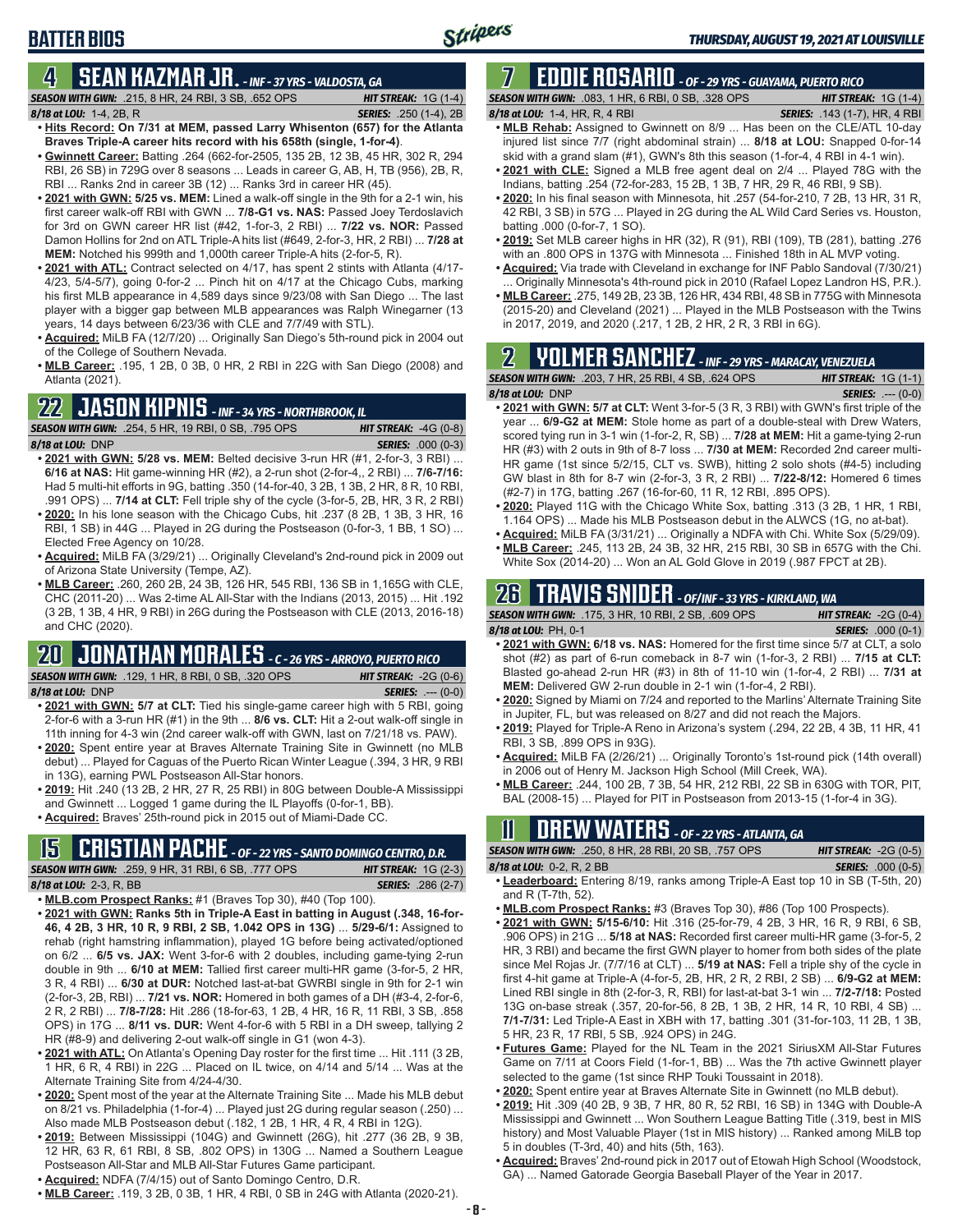#### **SEASON SUMMARY**



#### **TEAM HIGHS & LOWS**

| <b>OFFENSE:</b>                                                                    |  |
|------------------------------------------------------------------------------------|--|
|                                                                                    |  |
|                                                                                    |  |
|                                                                                    |  |
|                                                                                    |  |
|                                                                                    |  |
|                                                                                    |  |
|                                                                                    |  |
|                                                                                    |  |
|                                                                                    |  |
|                                                                                    |  |
|                                                                                    |  |
|                                                                                    |  |
|                                                                                    |  |
|                                                                                    |  |
|                                                                                    |  |
|                                                                                    |  |
|                                                                                    |  |
| <b>PITCHING:</b>                                                                   |  |
|                                                                                    |  |
| <b>DEFENSE:</b><br>Most Double Plays Turned, Game  3 (5x, last: 7/16 at Charlotte) |  |
|                                                                                    |  |

#### Most Stolen Bases Allowed, Game ...............................................4 (7/4 at Durham) Most Caught Stealing, Game .............................................. 2 (8/8-G1 vs. Charlotte)

Most Errors, Game ..................................................................3 (5/15 vs. Louisville)

#### **TEAM MISCELLANEOUS**

| Largest Blown Lead (Loss)3 Runs (4x, last: 8/6 vs. Charlotte, 5-2, 6-10) |
|--------------------------------------------------------------------------|
|                                                                          |
| Longest Game, Time……………………………………………………4:26 (5/4 at Charlotte)            |
|                                                                          |
|                                                                          |
|                                                                          |
|                                                                          |
|                                                                          |
|                                                                          |
|                                                                          |

#### **INDIVIDUAL HIGHS & LOWS**

| <b>HITTING (GAME):</b> |                                                                   |
|------------------------|-------------------------------------------------------------------|
|                        | Hits ……………………………………………………………4 (7x, last: Waters, 7/29 at Memphis) |
|                        |                                                                   |
|                        |                                                                   |
|                        |                                                                   |
|                        |                                                                   |
|                        |                                                                   |
|                        |                                                                   |
|                        |                                                                   |
|                        |                                                                   |
|                        |                                                                   |
|                        |                                                                   |
|                        |                                                                   |
|                        |                                                                   |
|                        |                                                                   |

#### **PITCHING (GAME):**

#### **DEFENSE (GAME):**

#### **STREAKS**

#### **OFFENSIVE (LONGEST IN 2021 ONLY):**

#### **PITCHING (LONGEST IN 2021 ONLY):**

### **LAST TIME IT HAPPENED (GWINNETT REGULAR-SEASON HISTORY)**

| <b>INDIVIDUAL OFFENSE:</b>  |                                                                            |
|-----------------------------|----------------------------------------------------------------------------|
|                             |                                                                            |
|                             |                                                                            |
|                             |                                                                            |
|                             |                                                                            |
|                             |                                                                            |
|                             |                                                                            |
|                             |                                                                            |
|                             | Homers, Both Sides of Plate  Drew Waters (5/18/21 at Nashville)            |
|                             |                                                                            |
|                             |                                                                            |
|                             | Back-to-Back-to-Back Homers  Arcia/Camargo/Demeritte (5/8/21 at Charlotte) |
|                             |                                                                            |
|                             |                                                                            |
|                             |                                                                            |
|                             |                                                                            |
|                             |                                                                            |
|                             |                                                                            |
|                             |                                                                            |
|                             |                                                                            |
|                             |                                                                            |
|                             |                                                                            |
| <b>INDIVIDUAL PITCHING:</b> |                                                                            |
| 0.0 Inning Perfect Came     | Nover                                                                      |

| 9.0-Inning No-Hitter (Solo)Todd Redmond (5/28/10 at Louisville)                |  |
|--------------------------------------------------------------------------------|--|
| 9.0-Inning No-Hitter (Comb.) Wooten/Marksberry/Ramirez (6/30/16 at Louisville) |  |
|                                                                                |  |
|                                                                                |  |
|                                                                                |  |
| 21 Consecutive Saves Converted Jairo Asencio (9/6/09-8/8/11)                   |  |
| 25.0-Inning Scoreless Streak Stephen Marek, 25.1 IP (6/6/10-8/2/10)            |  |

#### **TEAM OFFENSE:**

|                       | 12 Walks………………………………………………………………………7/15/21 at Charlotte |
|-----------------------|---------------------------------------------------------|
|                       |                                                         |
|                       |                                                         |
|                       |                                                         |
| <b>TEAM PITCHING:</b> |                                                         |
|                       |                                                         |
|                       |                                                         |
|                       |                                                         |
|                       |                                                         |
|                       |                                                         |
|                       |                                                         |
|                       |                                                         |
|                       |                                                         |

#### **TEAM DEFENSE:**

| Turn a Triple Play 6/5/21 vs. Jacksonville (Camargo-Kipnis-Snider) |
|--------------------------------------------------------------------|
|                                                                    |

### **TEAM MISCELLANEOUS:**<br>18-Run Margin of Victory....